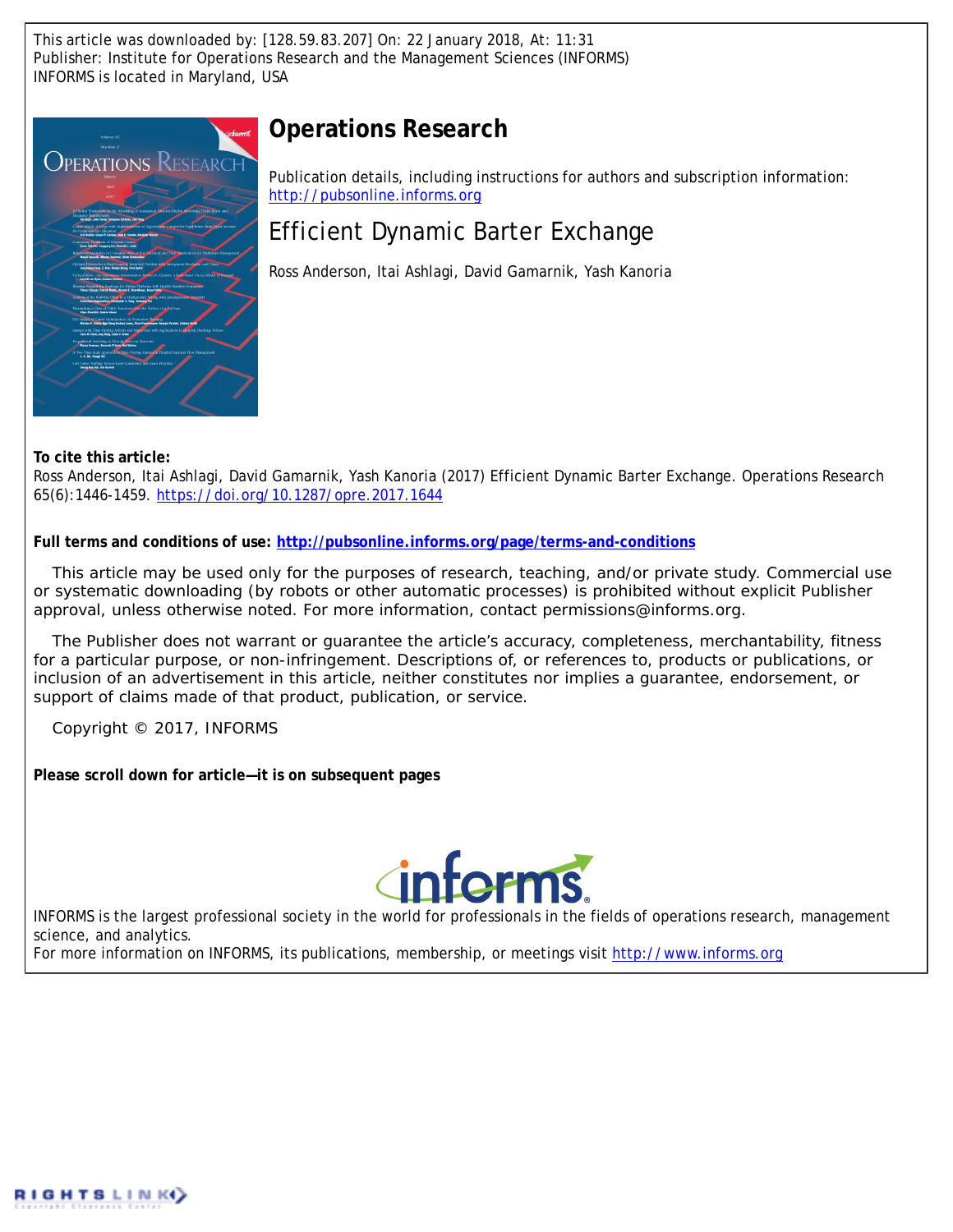# **Efficient Dynamic Barter Exchange**

#### **Ross Anderson,<sup>a</sup> Itai Ashlagi,<sup>b</sup> David Gamarnik,<sup>c</sup> Yash Kanoria<sup>d</sup>**

**<sup>a</sup>** Google, Mountain View, California 94043; **<sup>b</sup>** Management Science and Engineering, Stanford University, Stanford, California 94305; **<sup>c</sup>** Sloan School of Management, Massachusetts Institute of Technology, Cambridge, Massachusetts 02139; **<sup>d</sup>** Decision, Risk and Operations Division, Columbia Business School, New York, New York 10027

**Contact:** [rander@google.com](mailto:rander@google.com) (RA); [iashlagi@stanford.edu](mailto:iashlagi@stanford.edu) (IA); [gamarnik@mit.edu](mailto:gamarnik@mit.edu) (DG); [ykanoria@gsb.columbia.edu,](mailto:ykanoria@gsb.columbia.edu) **<http://orcid.org/0000-0002-7221-357X> (YK)** 

| <b>Received: May 20, 2014</b><br>Revised: December 17, 2015; October 7, 2016<br>Accepted: April 17, 2017<br><b>Published Online in Articles in Advance:</b><br>September 14, 2017<br><b>Subject Classifications: networks/graphs:</b><br>matchings; probability:stochastic model<br>applications; queues: algorithms<br>Area of Review: Games, Information, and<br>Networks<br>https://doi.org/10.1287/opre.2017.1644<br>Copyright: © 2017 INFORMS | <b>Abstract.</b> We study dynamic matching policies in a stochastic marketplace for barter, with<br>agents arriving over time. Each agent is endowed with an item and is interested in an item<br>possessed by another agent homogeneously with probability $p$ , independently for all pairs<br>of agents. Three settings are considered with respect to the types of allowed exchanges:<br>(a) only two-way cycles, in which two agents swap items, (b) two-way or three-way cycles,<br>(c) (unbounded) chains initiated by an agent who provides an item but expects nothing in<br>return.<br>We consider the average waiting time as a measure of efficiency and find that the cost<br>outweighs the benefit from waiting to thicken the market. In particular, in each of the<br>above settings, a policy that conducts exchanges in a greedy fashion is near optimal.<br>Further, for small $p$ , we find that allowing three-way cycles greatly reduces the waiting<br>time over just two-way cycles, and conducting exchanges through a chain further reduces<br>the waiting time significantly. Thus, a centralized planner can achieve the smallest waiting<br>times by using a greedy policy, and by facilitating three-way cycles and chains, if possible. |
|----------------------------------------------------------------------------------------------------------------------------------------------------------------------------------------------------------------------------------------------------------------------------------------------------------------------------------------------------------------------------------------------------------------------------------------------------|------------------------------------------------------------------------------------------------------------------------------------------------------------------------------------------------------------------------------------------------------------------------------------------------------------------------------------------------------------------------------------------------------------------------------------------------------------------------------------------------------------------------------------------------------------------------------------------------------------------------------------------------------------------------------------------------------------------------------------------------------------------------------------------------------------------------------------------------------------------------------------------------------------------------------------------------------------------------------------------------------------------------------------------------------------------------------------------------------------------------------------------------------------------------------------------------------------------------------------------------------------------------|
|                                                                                                                                                                                                                                                                                                                                                                                                                                                    | <b>Funding:</b> The second author acknowledges the research support of the National Science Foundation<br>[Grant SES-1254768].<br><b>Supplemental Material:</b> The online appendix is available at https://doi.org/10.1287/opre.2017.1644.                                                                                                                                                                                                                                                                                                                                                                                                                                                                                                                                                                                                                                                                                                                                                                                                                                                                                                                                                                                                                            |

Keywords: barter • matching • market design • random graphs • dynamics • kidney exchange • platform • control policy

# **1. Introduction**

Thousands of incompatible patient-donor pairs enroll at kidney exchange clearinghouses every year around the world in order to swap donors. Kidney exchange is just one example of a marketplace in which agents arrive and exchanges take place over time. Online platforms that enable the exchange of goods (e.g., homes for vacation, used goods, or services) and platforms that allow users to find matches (dating, labor, etc.) can be viewed as dynamic marketplaces for exchanges.

Marketplaces for barter use different matching technologies in order to overcome the rare coincidence of wants (Jevons [1876\)](#page-14-0). For example, while kidney exchanges were first conducted in two-way cycles (Roth et al. [2005\)](#page-14-1), most transplants in kidney exchange are now conducted through chains initiated by altruistic donors (Anderson et al. [2015\)](#page-14-2); see Figure [2.](#page-2-0) Some three-way cycles are conducted, but cycles are kept short because of logistical constraints. Chains, by contrast, can be longer, as each pair can receive a kidney before it donates a kidney. In many marketplaces for matching (such as dating), only bilateral matches take place.

The *policy* employed by the clearinghouse, which determines which exchanges to implement, and when,

also affects the efficiency of the marketplace. One natural policy is the *greedy policy*, where the clearinghouse conducts exchanges immediately as the opportunity arises. Alternatively, the clearinghouse can adopt a *batching policy* where it accumulates a number of agents in order to thicken the market before it identifies a set of exchanges to conduct. For example, clearinghouses for kidney exchange in the United States have gradually moved to small batches.<sup>[1](#page-13-0)</sup> More sophisticated policies are also possible. This paper is concerned with the effect matching policies have on efficiency of dynamic marketplaces that enable different matching technologies.

<span id="page-1-0"></span>To illustrate the trade-off between serving agents quickly and thickening the market, consider a marketplace in which only two-way cycles may be implemented. Further, consider the situation depicted in Figure [1.](#page-2-1) Suppose agents *a*, *c*, and *b* arrive in that order, and the potential two-way cycles are as in the figure. Under a greedy policy, one of these possible exchanges would immediately be executed, say (*b*, *c*). A different policy P may not execute any exchange and when *d* arrives it may implement exchanges (*a*, *b*) and (*c*, *d*), so that all four agents are matched. On the other hand, under a greedy policy, *a* and *d* remain unmatched and will therefore wait for other agents to complete an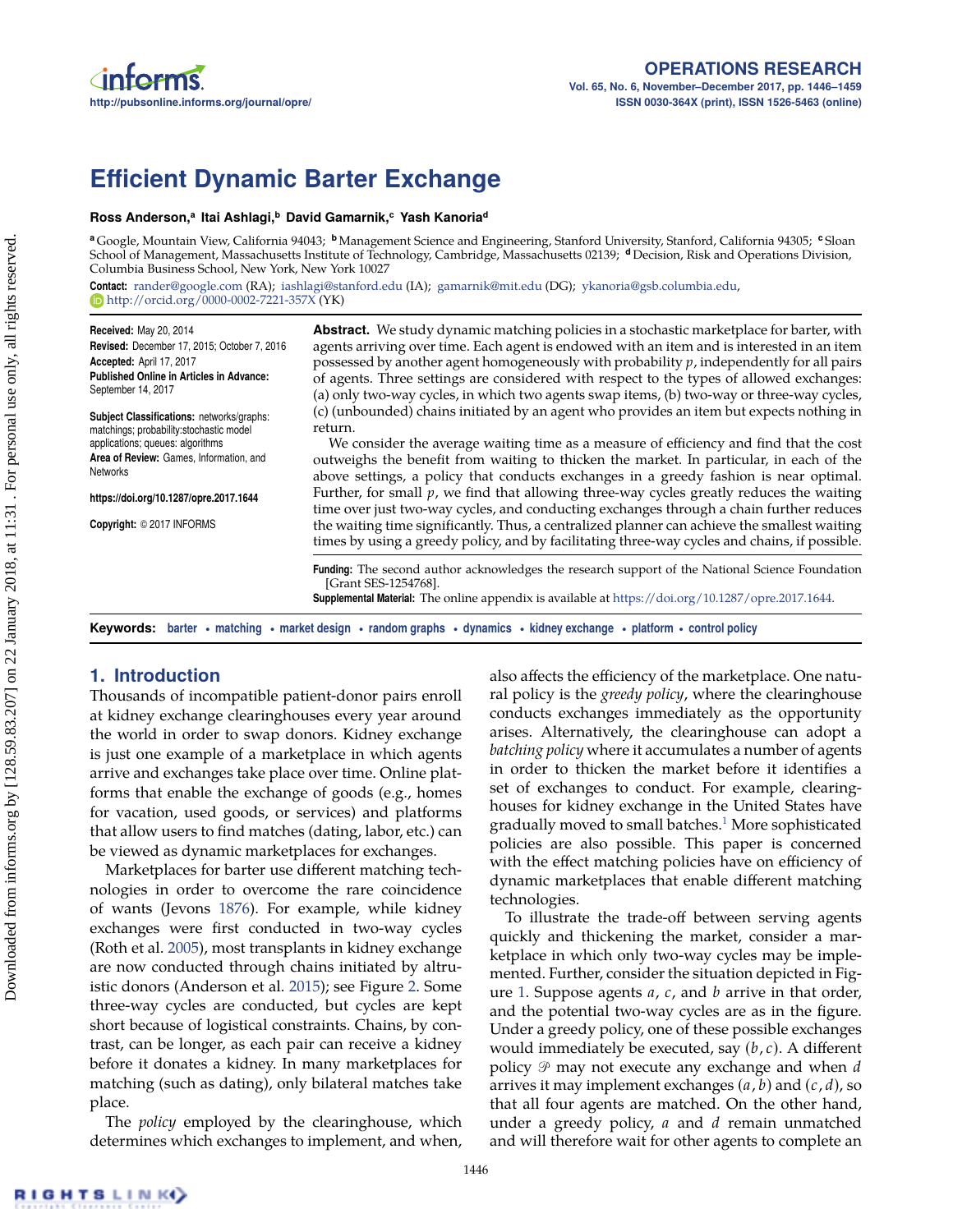**Figure 1.** Marketplace with Agents *a*, *c*, *b*, and *d* Arriving in This Order

<span id="page-2-1"></span>

*Note.* Waiting for agent *d* to arrive ensures that both (*a*, *b*) and (*c*, *d*) make exchanges.

**Figure 2.** (Color online) A Compatibility-Graph Representation of the Potential Trades in a Market

<span id="page-2-0"></span>

*Notes.* Each circle node is an agent and the rectangle node, *a*, is an "altruistic donor" who is willing to provide an item for free. A link from agent  $n_i$  to agent  $n_j$  means that  $n_j$  is willing to accept the good that agent  $n_i$  has. This graph contains a two-way cycle  $(n_1 \rightarrow n_2 \rightarrow$ *n*<sub>1</sub>), three-way cycles including  $(n_2 \rightarrow n_3 \rightarrow n_5 \rightarrow n_2)$ , and multiple chains beginning from *a* including  $(a \rightarrow n_1 \rightarrow n_2 \rightarrow n_3 \rightarrow n_4 \rightarrow n_7)$ .

exchange, which may take a long time. Thus, with the benefit of foresight, it is possible to do better than the greedy policy. Without foresight, it is unclear whether the clearinghouse should operate in a greedy fashion, or adopt a more sophisticated policy.

We address the problem of efficient centralized exchange by studying a stylized dynamic model. Each period a single agent arrives with a single indivisible item that she wishes to exchange. Our model has a homogeneous and independent stochastic demand structure, in which every agent is willing to exchange her item for any other agent's item with probability *p*; see Figure [2.](#page-2-0) Agents in our model prefer to match as early as possible and are indifferent between alternate feasible exchanges. We therefore adopt the average waiting time of agents as a measure of efficiency. (In various contexts, it may be appropriate to consider some other cost function that is nonlinear in the waiting time. However, for this work we choose the simple linear cost function.) Agents depart upon matching.

Exchanges are conducted through (directed) cycles, or chains, and a policy determines which potential exchanges to conduct. We consider three settings distinguished by the types of possible/allowed exchanges: (i) two-way cycles, (ii) two-way and threeway cycles, and (iii) unbounded chains.

Our main contributions are the following. First, we find the greedy policy to be approximately optimal in the first and third settings, and approximately optimal in a class that includes batching policies in the second setting. Second, we find that conducting greedy exchanges through a chain (even a single one), results in significantly lower waiting times than when only two-way and three-way cycles are feasible, which in turn results in significantly lower waiting times than when only two-way cycles are feasible.

More precisely, we show that as  $p \rightarrow 0$ , the average waiting time under the greedy policy scales as  $\Theta(1/p^2)$ for the setting based on two-way cycles, as  $\Theta(1/p^{3/2})$ for the setting based on two-way and three-way cycles, and as  $\Theta(1/p)$  for the setting based on chains. Furthermore, these average waiting times are essentially optimal in the first and third settings, and optimal in a class that includes batching policies in the second setting. We remark here that a small value of *p* is reasonable in many practical contexts, since agents are often interested in only a small fraction of the items offered by other agents. (For instance, kidney-exchange clearinghouses see a substantial fraction of highly sensitized patients who have a 1%–5% probability of matching.) Our results imply that in each setting, for all  $p \in (0, 1)$ , the waiting time under the greedy policy is within a constant factor of the waiting time using any other batch size. Simulation experiments suggest that a batch of size one is, in fact, truly optimal in each setting for any *p*.

The near optimality of the greedy policy implies that the cost outweighs the benefit from waiting to thicken the market in our setting with ex ante homogeneous agents. A very crude intuition for this is as follows. Minimizing the expected waiting time is equivalent to minimizing the expected number of agents who are waiting. Given an exchange opportunity, the platform should immediately execute the exchange, reducing the number of agents waiting. In the worst case, the served agents will soon be replaced by similar agents who arrive next if the next arrivals do not match immediately in turn; if the next arrivals *do* match immediately, this will only further reduce the number of agents waiting in the system. (Clearly, this reasoning is grossly incomplete given that our agents are homogeneous only ex ante.)

The two-way cycles setting turns out to be the simplest of the three settings considered; a short but nontrivial analysis allows us to prove tight bounds for this case. A simplifying feature of this case is that the state of the system under the greedy policy is just the number of currently waiting agents. A key challenge in the three-cycles and chains settings is that the compatibility graph between currently waiting agents, conditional on running the greedy policy so far, is not a directed Erdős–Rényi graph and has a complex distribution. It is sparser in terms of compatibilities in a very specific way: there are no possible exchanges, since the greedy policy would already have executed them. We develop methods to control the number of agents in the system despite this complexity. Another contribution is the technique we develop to prove lower bounds on average waiting times: this technique involves proof by contradiction, and is used in the case of three cycles and chains.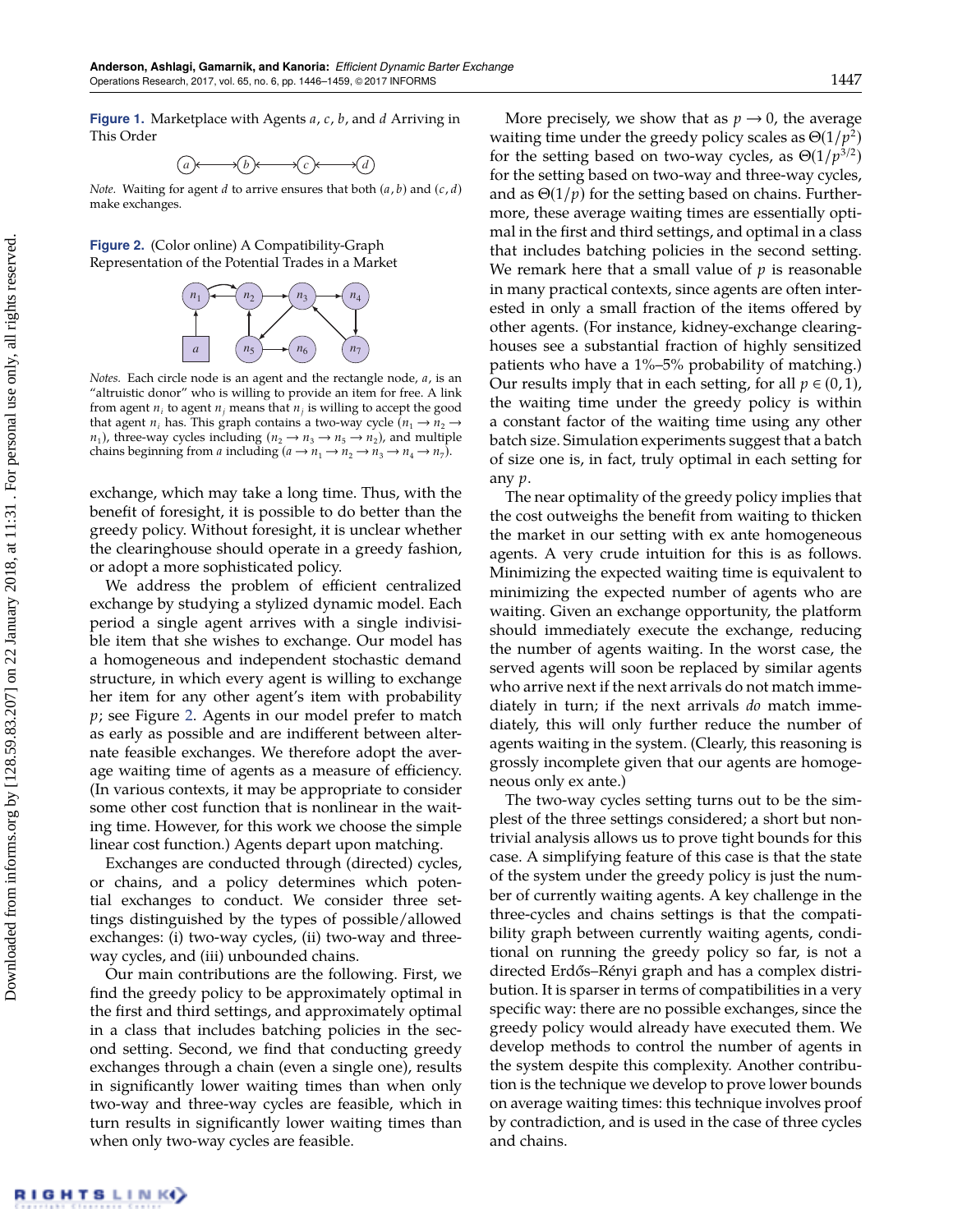# **1.1. Related Work**

The first strand of research that is related to our work is the literature that investigated efficiency in kidney exchange. Roth et al. [\(2007\)](#page-14-3) found that in a static large pool, in which compatibilities are determined by blood types, three-way exchanges increase the number of matches but there is no need for exchanges of size 4 or larger. Ünver [\(2010\)](#page-14-4) analyzes a dynamic kidneyexchange model in which compatibilities are determined by blood types. He finds a myopic mechanism that matches patient-donor pairs using only two-way and three-way cycles to be optimal. The finite number of types together with deterministic compatibility essentially creates a thick marketplace and therefore Ünver's results are closely related to the static large market. However, as mentioned in the introduction, most transplants are conducted through chains, which Ashlagi et al. [\(2012\)](#page-14-5) associate with the lack of thickness in kidney exchange and the large percentage of highly sensitized patients.

Closely related to our paper are the works by Ashlagi et al. [\(2013\)](#page-14-6) and Akbarpour et al. [\(2017\)](#page-13-1) who study dynamic matching markets with an underlying stochastic network and preferences are based on compatibilities. Ashlagi et al. [\(2013\)](#page-14-6) compare batching policies in a finite-horizon model with hard-to-match and easy-to-match agents (motivated by empirical observations in kidney exchange pools), by counting the number of matches. They find a very small benefit from small batches over greedy policies but find that chains lead to many more matches than two-way or threeway cycles. (Dickerson et al. [2012,](#page-14-7) also demonstrate the benefit of chains, using simulations in dynamic kidneyexchange pools.) When batches are large, more agents can be matched, yet their model does not account for the waiting costs that come with large batches. Another difference is that hard-to-match agents in their model match with a probability that is inversely proportional to the pool size (here the pool size is the arrival rate times the time horizon), whereas in our model compatibility (or the probability of matching) is independent of the pool size.

In a concurrent work, Akbarpour et al. [\(2017\)](#page-13-1) study a model similar to ours and focus on analyzing policies for two-way exchanges. Agents in their model can depart and the goal of the clearinghouse is to minimize the loss rate (the fraction of unmatched agents). They study the benefits from knowing agents' departure times, and find that one can benefit significantly by making agents wait instead of matching agents greedily. This particular conclusion is the opposite of our own, driven directly by knowledge of departure times by the clearinghouse (and no waiting cost). When agents' departure times are unknown to the clearinghouse, Akbarpour et al. [\(2017\)](#page-13-1) find the greedy policy to be almost optimal. We remark that this finding is almost identical to our own for the case of twoway cycles, due to a close relationship between their model and our own, since in both formulations the objective translates to minimizing the expected number of agents waiting; see Appendix EC.4 in the online appendix. In fact, following the same analysis as in our Theorem [1,](#page-6-0) we obtain a tighter result (Theorem EC.1 in the online appendix) than the bounds on the performance of the greedy policy in Akbarpour et al. [\(2017,](#page-13-1) Theorem 3.10).

Periodic matching has been studied in other (nonbarter) markets as well. Mendelson [\(1982\)](#page-14-8) analyzes a clearinghouse that periodically searches for outcomes in a dynamic market with sellers and buyers who arrive according to a stochastic process and trade indivisible goods. He studies the behavior of prices and quantities resulting from periodic trading. Budish et al. [\(2015\)](#page-14-9) find that some very small batching increases efficiency over continuous-time trading in financial markets as firms compete over price rather than over speed. These works study (in)efficiencies resulting from prices, while our work focuses on the waiting times in a homogeneous environment.

Another strand of research is the literature on online matching motivated by online advertising. Karp et al. [\(1990\)](#page-14-10) initiated this line of research in an adversarial setting for bilateral matchings, and recent papers model the underlying compatibility graph to be stochastic (Goel and Mehta [2008,](#page-14-11) Feldman et al. [2009,](#page-14-12) Manshadi et al. [2012,](#page-14-13) Jaillet and Lu [2013\)](#page-14-14). These studies focus on who to match and not when to match.

Some papers in the queuing literature study models under which both customers and servers arrive sequentially and have to match (Caldentey et al. [2009,](#page-14-15) Adan and Weiss [2012\)](#page-13-2). Agents in our model can be viewed as both servers and customers and, in addition, our compatibility graph is stochastic.

We now say a few words to situate our work from a technical perspective. Our model and analysis bring together the rich literature on (static) random graph models, e.g., Bollobás [\(2001\)](#page-14-16), Janson et al. [\(2011\)](#page-14-17), and the rich literature on queuing systems, e.g., Kleinrock [\(1975\)](#page-14-18), Asmussen [\(2003\)](#page-14-19). In our model, the queue of waiting agents has a graph structure (i.e., the compatibility graph). Our stochastic model of compatibilities mirrors the canonical Erdős–Rényi model of a directed (static) random graph (but the dynamics make it much more complex). Comparing with common models of queueing systems, our system is peculiar in that the queueing system does not contain "servers" per se. Instead, the queue, in some sense, serves itself by executing exchanges that the compatibility graph allows. (Gurvich and Ward [2014,](#page-14-20) study optimal control in a related setting where jobs—analagous to our agents can be served by matching with other compatible jobs.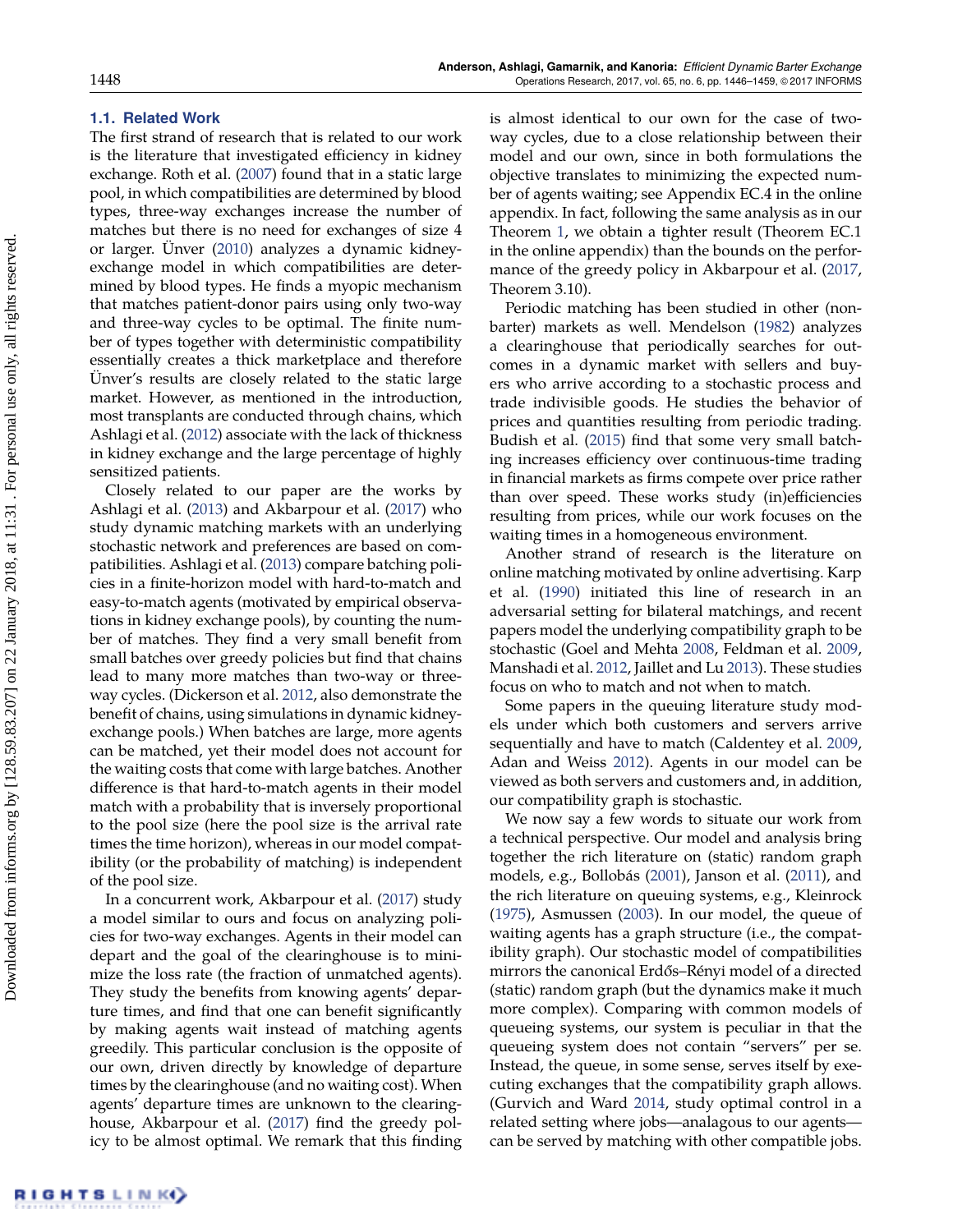A key difference is that they consider a fixed number of job types, whereas in our setting compatibility is stochastically drawn for each pair of agents, which leads to an unbounded number of possible agent types.) Nodes form cycles or chains with other nodes. Each time an exchange is executed, the corresponding agents/nodes leave the system. As a result, it turns out that for any reasonable policy the system is stable, irrespective of the rate of arrival of agents. If we speed up the arrival rate of agents, the entire system speeds up by the same factor, and waiting time reduces by the same factor. Thus, without loss of generality we consider an arrival rate of 1, with one agent arriving in each time slot.

Finally, there is a large literature on trading in markets without monetary transfers in which agents are endowed with a single good, often referred to as "housing markets" (Shapley and Scarf [1974\)](#page-14-21). In a housing market one considers a group of agents, each of whom owns a house and has preferences over the set of houses. Shapley and Scarf studied the core of the market, and described the well-known top-trading cycles algorithm, which finds an element in the core. This literature has grown to be very mature, analyzing core properties (e.g., Roth and Postlewaite [1977\)](#page-14-22), incentives, and design (e.g., Roth [1982,](#page-14-23) Abdulkadiroğlu and Sönmez [1998,](#page-13-3) Pycia and Ünver [2017\)](#page-14-24). Some applied studies are Wang and Krishna [\(2006\)](#page-14-25) on timeshare exchanges (which allow people to trade a "week" of vacation they own) and Dur and Ünver [\(2012\)](#page-14-26) on tuition exchange (which allows dependents of faculty members to attend other colleges for no tuition). This literature focuses on static marketplaces.

### **1.2. Notational Conventions**

We conclude with a summary of the mathematical notation used in the paper. Throughout,  $\mathbb{R}\left(\mathbb{R}_{+}\right)$  denotes the set of reals (nonnegative reals). We write that  $f(p)$  =  $O(g(p))$ , where  $p \in (0, 1]$ , if there exists  $C < \infty$  such that  $|f(p)| \leq C g(p)$  for all  $p \in (0,1]$ . We adapt the  $\Theta(\cdot)$  and  $\Omega(\cdot)$  notations analogously. We write that  $f(p) = o(g(p))$ where  $p \in (0, 1]$ , if for any  $C > 0$  there exists  $p_0 > 0$  such that we have  $|f(p)| \leqslant C g(p)$  for all  $p \leqslant p_0$ . We adapt the  $\omega(\cdot)$  notation analogously.

We let Bernoulli(*p*), Geometric(*p*), and Bin(*n*, *p*) denote a Bernoulli variable with mean *p*, a geometric variable with mean  $1/p$ , and a binomial random variable that is the sum of *n* independent identically distributed (i.i.d.) Bernoulli(*p*) random variables (r.v.s). We write  $X \stackrel{d}{=} \mathcal{D}$  when the random variable *X* is distributed according to the distribution  $\mathcal{D}$ . We let ER(*n*, *p*) be a *directed* Erdős–Rényi random graph with *n* nodes where every two nodes form a directed edge with probability *p*, independently for all pairs. We let ER(*n*, *M*) be the closely related *directed* Erdős–Rényi random graph with *n* nodes and *M* directed edges,

where the set of edges is selected uniformly at random from all subsets of exactly *M* directed edges. The two models are almost indistinguishable and, as is common in the literature on random graphs (Janson et al. [2011\)](#page-14-17), we will use one model or the other depending on the context. We let ER(*n<sup>L</sup>* , *n<sup>R</sup>* , *p*) denote a bipartite *directed* Erdős–Rényi random graph with two sides. This graph contains  $n_L$  nodes on the left,  $n_R$  nodes on the right, and a directed edge between every pair of nodes containing one node from each side is formed independently with probability *p*. (Edges occur both from left to right, and from right to left.) Given a Markov chain  $\{X_t\}$  defined on a state space  $\mathcal X$  and given a function  $f: \mathcal X \to \mathbb R$ , for  $x \in \mathcal{X}$ , we use the shorthand

$$
\mathbb{E}_x[f(X_t)] \triangleq \mathbb{E}[f(X_t) | X_0 = x].
$$

#### **1.3. Organization**

The rest of the paper is organized as follows. We describe our model formally in Section [2](#page-4-0) and state the main results of the paper in Section [3.](#page-6-1) In Section [4,](#page-7-0) we describe simulation results supporting our theoretical findings.

We prove our main results for cycles of length two only in Section [5.1,](#page-9-0) our results for two- and three-way cycles (technically the most challenging) in Section [5.3,](#page-11-0) and our results for chains in Section [5.2.](#page-10-0) Section [6](#page-12-0) concludes.

### <span id="page-4-0"></span>**2. Model**

<span id="page-4-1"></span>Consider the following infinite-horizon model of a barter exchange where each agent arrives with an item that she wants to exchange for another item. In each period  $t = 0, 1, 2, \ldots$  one new agent arrives to the mar-ketplace.<sup>[2](#page-13-4)</sup> The item of the new agent  $v$  is of interest to each of the waiting agents independently with probability *p* and, independently, the new agent *v* is interested in the item of each waiting agent independently with probability *p*. Agents are indifferent between compatible items and wish to exchange as early as possible, their cost of waiting being proportional to the waiting time. Agents leave the marketplace once they complete an exchange.

We study matching policies in three different settings distinguished by how agents can exchange items. In the first two settings (cyclic exchange) for each *k* 2, 3, at most *k* agents can exchange items in a cyclic fashion. In the third setting (chain) agents can exchange items through a single chain: in the initial period  $t = 0$ , a single altruistic donor arrives who is willing to give her item away without getting anything in return. (In all subsequent periods, regular agents arrive who want to exchange their item for another.) Each agent in the chain receives a compatible item from one agent and gives to another. The chain advances over time and after each period there is exactly one agent who has received an item but has yet to give her item. We refer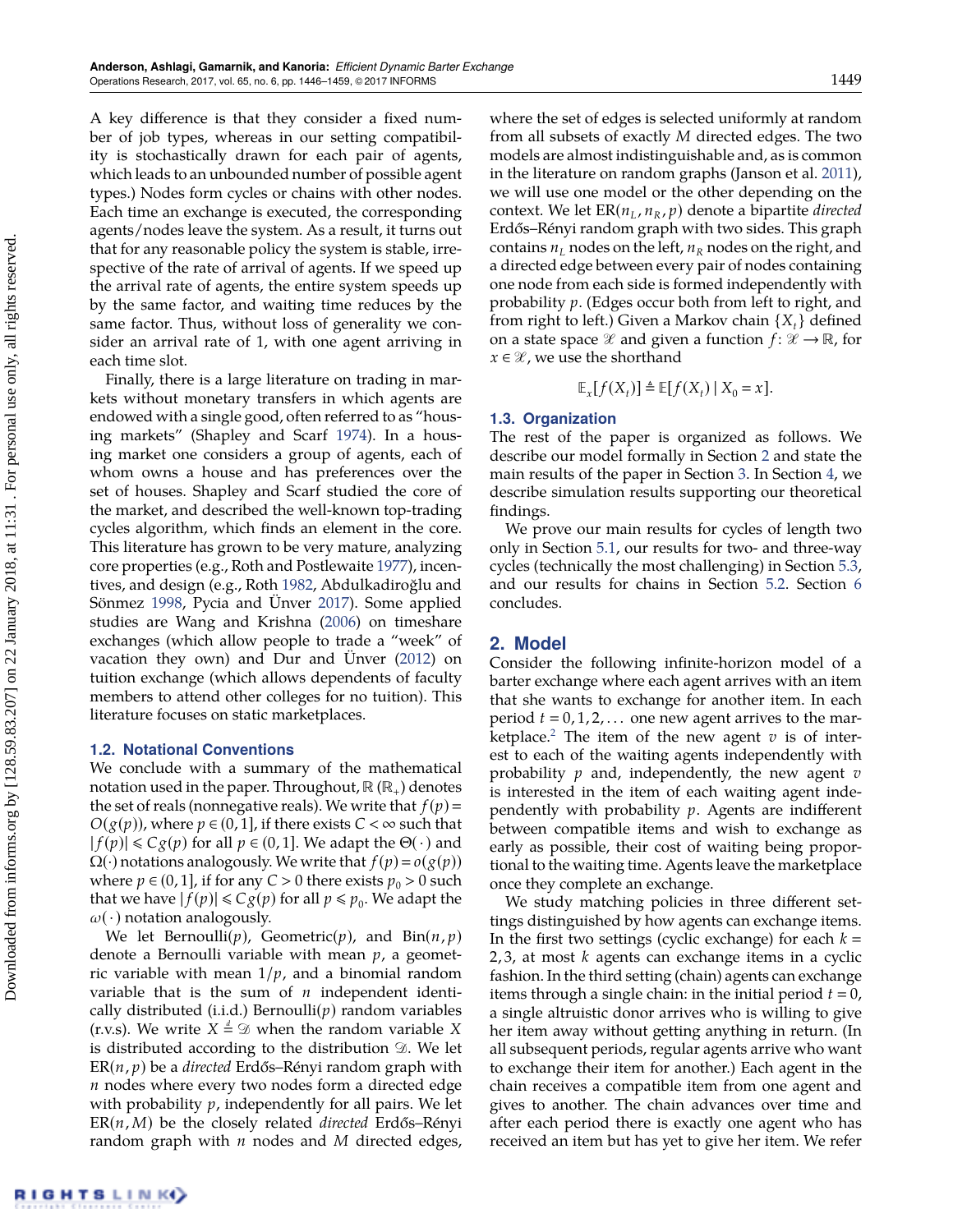to this agent as a *bridge agent* (note that at any time there is exactly one bridge agent in the marketplace) and we refer to the exchanges in a given time period as a chain segment. A *policy* is a mapping from the history of exchanges and the state of the marketplace to a set of feasible exchanges involving nonoverlapping sets of agents.

We adopt the average waiting time in steady state as the measure of the efficiency of a policy (the waiting of an agent is the difference between her departure time and her arrival time). This is equivalent to maximizing the social welfare in our model when each agent is given equal importance, since all agents have the same linear cost of waiting. In our model, minimizing the average waiting time is equivalent to minimizing the average number of agents in the marketplace, since these two quantities are proportional to each other by Little's law (Little [1961\)](#page-14-27).

**Remark 1.** Our model, while simplistic in its compatibility structure (which is described by a single parameter *p*), has several advantages. It avoids a "market size" parameter altogether (faster arrival of agents simply leads to an inverse rescaling of time). $3$  Further, studying steady-state behavior allows performance to be quantified exclusively in terms of waiting times. The alternative approach of studying a finite time horizon, as in Ashlagi et al. [\(2013\)](#page-14-6), involves end-of-period effects that make it necessary to simultaneously consider both the waiting times and the number of matches, and thus hinder performance comparisons.

**Remark 2.** We do not model agent departures due to death/time-out. However, in our formulation, minimizing waiting leads to minimizing the expected number of agents waiting in the system by Little's law (Little [1961\)](#page-14-27) and hence aligns with minimizing the fraction of agents who die without being served (if deaths occur). See Appendix EC.4 in the online appendix for a formal treatment.

It is convenient to think about a state of the marketplace at any time in terms of a *compatibility graph*, which is a directed graph with each agent represented by a node, and a directed edge (*i*, *j*) representing that agent *j* wants the item of agent *i*. Let  $\mathcal{G}(t) = (\mathcal{V}(t), \mathcal{E}(t))$ denote the directed graph of compatibilities observed before time *t*. When a new agent arrives, a directed edge is formed (in each direction) with probability *p* between the arriving agent *v* and each other agent that currently exists in the system, independently for all agents and directions. A cyclic exchange corresponds to a directed cycle in  $\mathcal{G}(t)$  and a chain segment is a directed path in  $\mathcal{G}(t)$  starting from the bridge node/agent.

<span id="page-5-0"></span>One natural policy that will play a key role in our results is the *greedy* policy. The greedy policy attempts to match the maximum number of nodes upon each arrival.

**Definition 1** (Greedy Policy)**.** The *greedy policy* for each of the settings is defined as follows:

• Cycle Removal. At the beginning of each time period the compatibility graph does not contain cycles with length at most *k*. Upon the arrival of a new node, if a cycle with length at most *k* can be formed with the newly arrived node, it is removed, with a uniformly random cycle being chosen if multiple cycles are formed. Clearly, at the beginning of the next time period the compatibility graph again does not contain any cycles with length at most *k*. The procedure is described in Figure [4.](#page-6-2)

• Chain Removal. There is one bridge node in the system at the beginning of every time period. This bridge node does not have any incoming or outgoing edges. Upon the arrival of a new node at the beginning of a new time interval, the greedy policy identifies the longest chain segment originating from the bridge node (breaking ties uniformly at random) and removes these nodes from the system and the last node in the chain becomes a bridge node. Note that such a chain has a positive length if and only if the bridge node has a directed edge from it to the new node. Observe that the new bridge node has indegree and outdegree zero, and so the process can repeat itself. This procedure is described in Figure [3.](#page-6-3)

<span id="page-5-2"></span>In each of the settings, under the greedy policy the state evolves as a Markov chain. Further, this Markov chain is irreducible since an empty graph is reachable from any other state. For Markov chains that are positive recurrent one can study the average waiting time.

<span id="page-5-1"></span>**Definition 2** (Periodic Markov Policies)**.** We call a policy a *periodic Markov* policy if it employs τ homogeneous first-order Markov policies in round robin for some  $\tau \in \mathbb{N}$ , and the market state is irreducible and positive recurrent under the policy.<sup>[4](#page-13-6)</sup>

<span id="page-5-3"></span>In other words, a periodic Markov policy implements a heterogeneous first-order Markov chain, where the transition matrices repeat cyclically every  $\tau$  rounds. The subsequence of states starting with the state at time *l* and then including states at time intervals of  $\tau$ , i.e., times  $t = l$ ,  $l + \tau$ ,  $l + 2\tau$ ,... forms an irreducible and positive recurrent first-order Markov chain. Call this the *l*th "outer" Markov chain. Without loss of generality, this Markov chain is aperiodic. (If it is periodic with period τ', then redefine τ as per  $\tau \leftarrow \tau \tau'$ , and the outer Markov chains will now be aperiodic.) It follows that the market state has a period of  $\tau$ . Define

 $W_l$  ≡ Expected number of nodes in the system in the steady state of the *l*th outer Markov chain.

Thus,  $W_l$  is the expected number of nodes in the system at times that are *l* mod τ in steady state. Then we define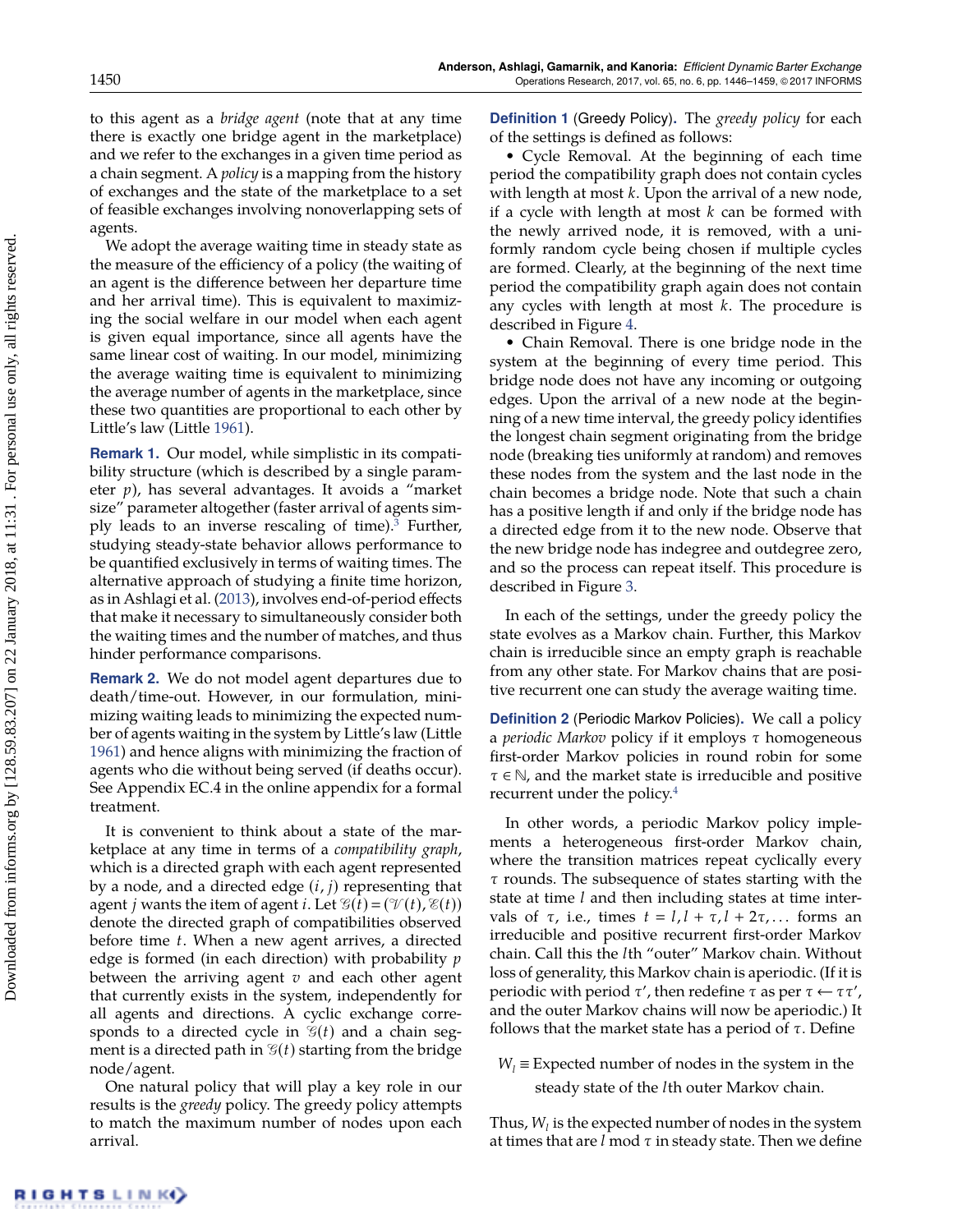**Figure 3.** (Color online) An Illustration of Chain Matching Under the Greedy Policy

<span id="page-6-3"></span>

*Notes.* Initially, as shown on the left, *h* is the head of the chain (the *bridge agent*), and nodes *w*<sup>1</sup> , *w*<sup>2</sup> , and *w*<sup>3</sup> are waiting to be matched. First, node  $a_1$  arrives, and his good is acceptable to both  $w_1$  and  $w_3$  but no one has a good acceptable to  $a_1.$  As  $h$ 's good is not acceptable to  $a_1$ , it is not possible to advance the chain. Then node  $a_2$  arrives. His good is acceptable to  $w_2$  and he is able to accept the good from *h*. The longest possible chain is shown above via dashed edges in the center. The chain is formed*, h, a<sub>2</sub>,* and  $w_2$  are removed, and  $w_3$  becomes the new head of the chain (bridge agent). Edges incident to the matched nodes are removed, as well as edges going in to  $w_3$ . Note that in this case, the longest chain is not unique:  $w_1$  could have been selected instead of  $w_3$ .

**Figure 4.** (Color online) An Illustration of Cycle Matching Under the Greedy Policy, with a Maximum Cycle Length of 3

<span id="page-6-2"></span>

*Notes.* Initially, as shown on the left, nodes  $n_1$ ,  $n_2$ ,  $n_3$ , and  $n_4$  are all waiting. Node  $n_5$  arrives, but no directed cycles can be formed. Then  $n_6$ arrives, forming the three-way cycle  $n_6 \to n_2 \to n_4 \to n_6$ . On the right, the three-way cycle is removed, along with the edges incident to any node in the three-way cycle. Note that when  $n_6$  arrives, a six-way cycle is also formed; but under our assumptions, the maximum-length cycle that can be removed is a three-way cycle.

the average waiting time for a periodic Markov policy as

$$
W = \frac{1}{\tau} \sum_{l=0}^{\tau-1} W_l.
$$
 (1)

Note that this is the average number of nodes in the original system over a long horizon in steady state. By Little's law, this is identical to the average waiting time for agents who arrive to the system in steady state, which is our measure of efficiency.

**Remark 3.** We state our results formally for the broad class of periodic Markov policies, though our bounds extend also to other general policies that lead to a stationary/periodic and ergodic system in the  $t \to \infty$ limit.

## <span id="page-6-1"></span>**3. Main Results**

We consider three different settings: (a) bilateral matches (two-way cycles), (b) two-way cycles and three-way cycles, and (c) unbounded chains initiated by altruistic donors. In each setting we look for a policy that minimizes expected waiting time in steady state.

#### **3.1. Bilateral Matching**

Our first result considers the case in which agents can exchange only through bilateral matches, i.e., through two-way cycles.

<span id="page-6-0"></span>**Theorem 1.** *In the setting where only two-way cycles may be executed, the greedy policy achieves an average waiting time of*  $\ln 2/p^2 + o(1/p^2)$ . This is optimal, in the sense that *for every periodic Markov policy, the average waiting time is*  $\int \frac{dx}{\ln 2}$   $\ln 2 / (-\ln(1-p^2)) = \ln 2/p^2 + o(1/p^2)$ .

We provide some intuition regarding the optimality of the greedy policy in this setting in the introduction. The scaling of  $1/p^2$  follows from the fact that the prior probability of having a two-way cycle between a given pair of nodes is  $p^2$ , and so an agent needs  $\Theta(1/p^2)$ options in order to find another agent with whom a mutual swap is desirable. This result is technically the simplest to establish, but the insight obtained is nevertheless important. We prove Theorem [1](#page-6-0) in Section [5.1,](#page-9-0) using the fact that in steady state, the arrival rate must match the departure rate and hence two-way cycles must be removed at a rate of 1/2.

#### **3.2. Two-Way Cycles and Three-Way Cycles**

Our second result considers the case in which two-way and three-way cycles are feasible.

**Definition 3.** A *batching policy* with batch size *N* waits for *N* new arrivals, and then executes a set of feasible exchanges that maximize the number of agents served from among those currently waiting. The agents who are not served become a part of the next batch.

Note that the greedy policy is a special case of batching with a batch size of 1.

<span id="page-6-4"></span>**Theorem 2.** *Under the cycle removal setting with*  $k = 3$ *, the average waiting time under the greedy policy is*  $O(1/p^{3/2})$ *. Furthermore, there exists a constant*  $C < \infty$  *such that, for any batching policy, the average waiting time is at least*  $1/(Cp^{3/2})$ .

Theorem [2](#page-6-4) says that we can achieve a much smaller waiting time with  $k = 3$ , i.e., two-way and three-way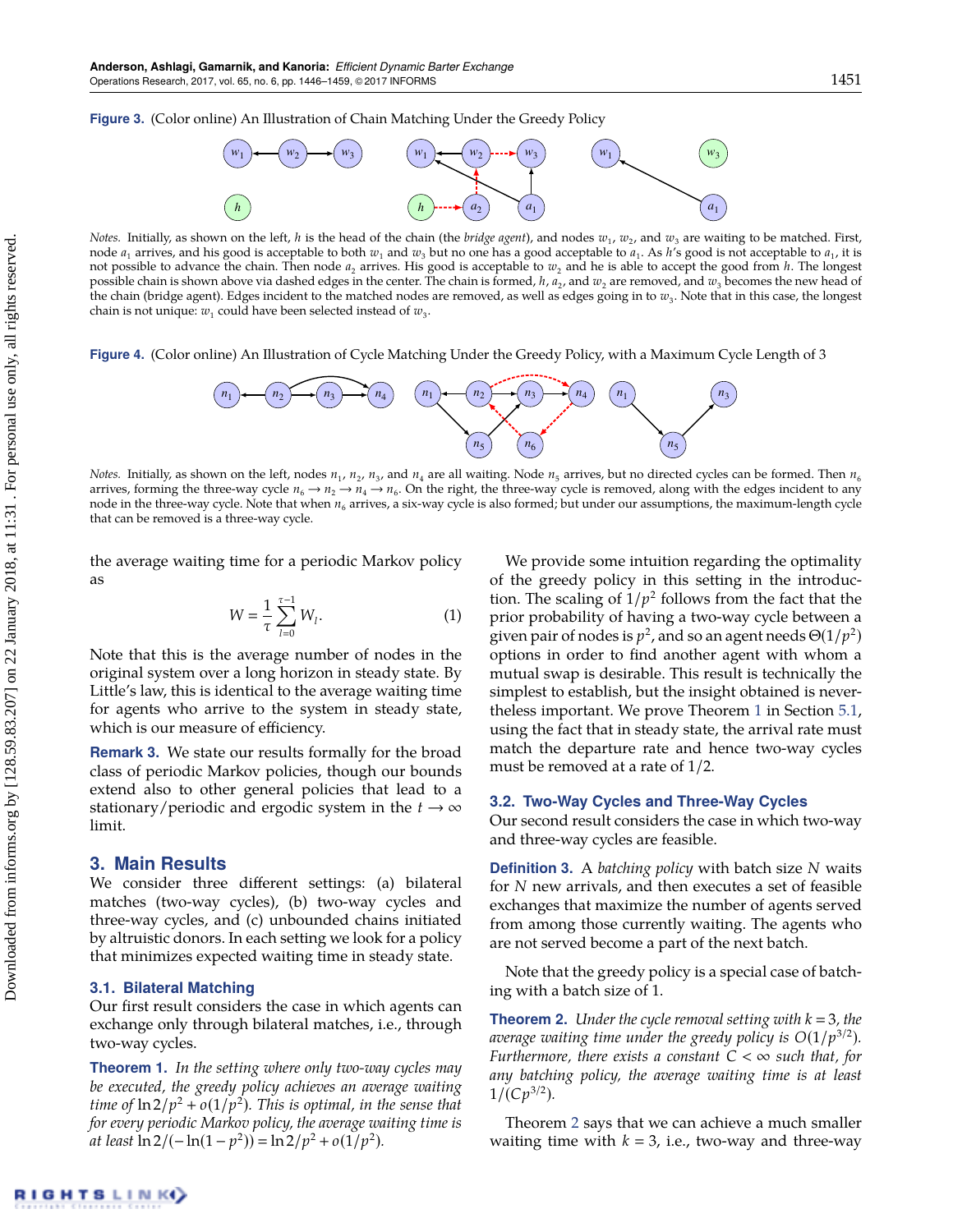cycle removal, than the removal of two-way cycles only (for small *p*), since  $1/p^{3/2}$  is much smaller than  $1/p^2$ . Further, for  $k = 3$ , the greedy policy is again near optimal in the sense that no batching policy can beat the greedy policy by more than a constant factor.

The following fact may provide some intuition for the  $\Theta(1/p^{3/2})$  scaling of average waiting time (recall that the average number of nodes is the same as the average waiting time, using Little's law). In a static directed Erdős–Rényi graph with (small) edge probability *p*, one needs the number of nodes *n* to grow as  $\Omega(1/p^{3/2})$  in order to cover, with high probability, a fixed fraction (e.g., 50%) of the nodes with node disjoint two-way and three-way cycles.<sup>[5](#page-13-7)</sup> Our rigorous analysis leading to Theorem [2](#page-6-4) shows that this coarse calculation in fact leads to the correct scaling of the average number of nodes in the dynamic system under the greedy policy, and that no batching policy can do better.

We provide a partial sketch of the proof of Theorem [2](#page-6-4) in Section [5.3,](#page-11-0) deferring the full proof to Appendix EC.2 in the online appendix. The proof overcomes a multitude of technical challenges arising from the complex distribution of the compatibility graph at a given time, and introduces several new ideas. Our lower bound in this case applies not just to batching policies but to the more general class of *monotone policies*, which we define in Appendix EC.2 in the online appendix. Roughly, under a monotone policy, the presence of a compatibility (*i*, *j*) does not affect the exchanges that are executed until either *i* or *j* is served.

An example of a nonmonotone policy is one that prioritizes nodes that have a low indegree. However, we remark that we could not construct any candidate policy in our homogeneous model of compatibility that violates monotonicity but should do well in terms of average waiting time. That being the case, we conjecture (but are unable to prove) that our lower bound on average waiting time applies to arbitrary and not just monotone policies.

Our result leaves open the case of larger cycles, i.e.,  $k > 3$ , under the greedy policy, arbitrary monotone policies, and arbitrary general policies. Based on intuition similar to the above, we conjecture that under the cycle removal setting with general *k*, the greedy policy achieves an average waiting time of Θ(*p* −*k*/(*k*−1) ), and furthermore for every policy the average waiting time is lower bounded by  $\Omega(p^{-k/(k-1)})$ .

### **3.3. Unbounded Chains Initiated by Altruistic Donors**

Our final result concerns performance in the chain removal setting.

<span id="page-7-1"></span>**Theorem 3.** *In the chain removal setting, the greedy policy (see Definition [1\)](#page-5-0) achieves an average waiting time of O*( $1/p$ )*. Further, there exists a constant*  $C < \infty$  *such that even if we allow the removal of cycles of arbitrary length* <span id="page-7-3"></span>*in addition to chains, for any periodic Markov policy (see Definition* [2\)](#page-5-1) *the average waiting time is at least*<sup>[6](#page-13-8)</sup>  $1/(Cp)$ *.* 

Thus, unbounded chains initiated by altruistic donors lead to a further large reduction in waiting time relative to the case of two-way and three-way cycles, for small *p*, since 1/*p* is much smaller than 1/*p* 3/2 . In fact, as stated in the theorem, the removal of cycles of arbitrary length (and chains), with any policy, cannot lead to better scaling of waiting time than that achieved with chains alone. Finally, the greedy policy is near optimal among all periodic Markov policies for chain removal. (In Remark [4,](#page-11-1) we argue that this should also hold in the related setting where chains, two-way cycles, and three-way cycles are all allowed.)

<span id="page-7-2"></span>The intuition for the  $\Theta(1/p)$  scaling of waiting time is somewhat involved. Since an agent finds the item of another agent acceptable with probability *p*, it is not hard to argue that no policy can sustain an expected waiting time that is  $o(1/p)$ ; see our proof of the lower bound in Theorem [3](#page-7-1) for a formalization of this intuition. On the other hand, under a greedy policy, the chain advances each time a new arrival can accept the item of the bridge agent, which occurs typically at  $\Theta(1/p)$  intervals. Intuitively, if there are many agents waiting, then, typically, the next time there is an opportunity to advance the chain, we should be able to identify a long chain that will eliminate more agents than the number of agents who arrived since the last advancement. Our proof shows that this is indeed the case.

The proof of Theorem [3](#page-7-1) is technically challenging. We provide a sketch of the proof in Section [5.2,](#page-10-0) and defer the full proof to Appendix EC.3 in the online appendix.

# <span id="page-7-0"></span>**4. Computational Experiments**

We conducted simulation experiments of our model for each of the matching technologies (two-way cycles, two- and three-way cycles, and chains). First, for each of the matching technologies we calculated the average waiting time under a batching policy for a variety of batch sizes. For each scenario, we simulated a time horizon with 16,000 arriving nodes, and measured the average number of nodes in the system after the arrival of the 2,000th node (the first 2,000 arrivals serve as a "warm-up" period). We conducted three trials for each scenario simulated.

<span id="page-7-4"></span>Figure [5\(](#page-8-0)a) illustrates that when  $p = 0.1$ , the greedy policy, which corresponds to the batching policy of the batch size  $x = 1$ , performs the best among all simulated batch sizes. In addition, observe the significant difference between average waiting times in the chain setting on the one hand and the two-way cycles on the other hand.<sup>[7](#page-13-9)</sup> Figures  $5(b)$  $5(b)$ –(d) provide similar results for the cases of  $p = 0.08, 0.06$ , and 0.04. Moreover, under the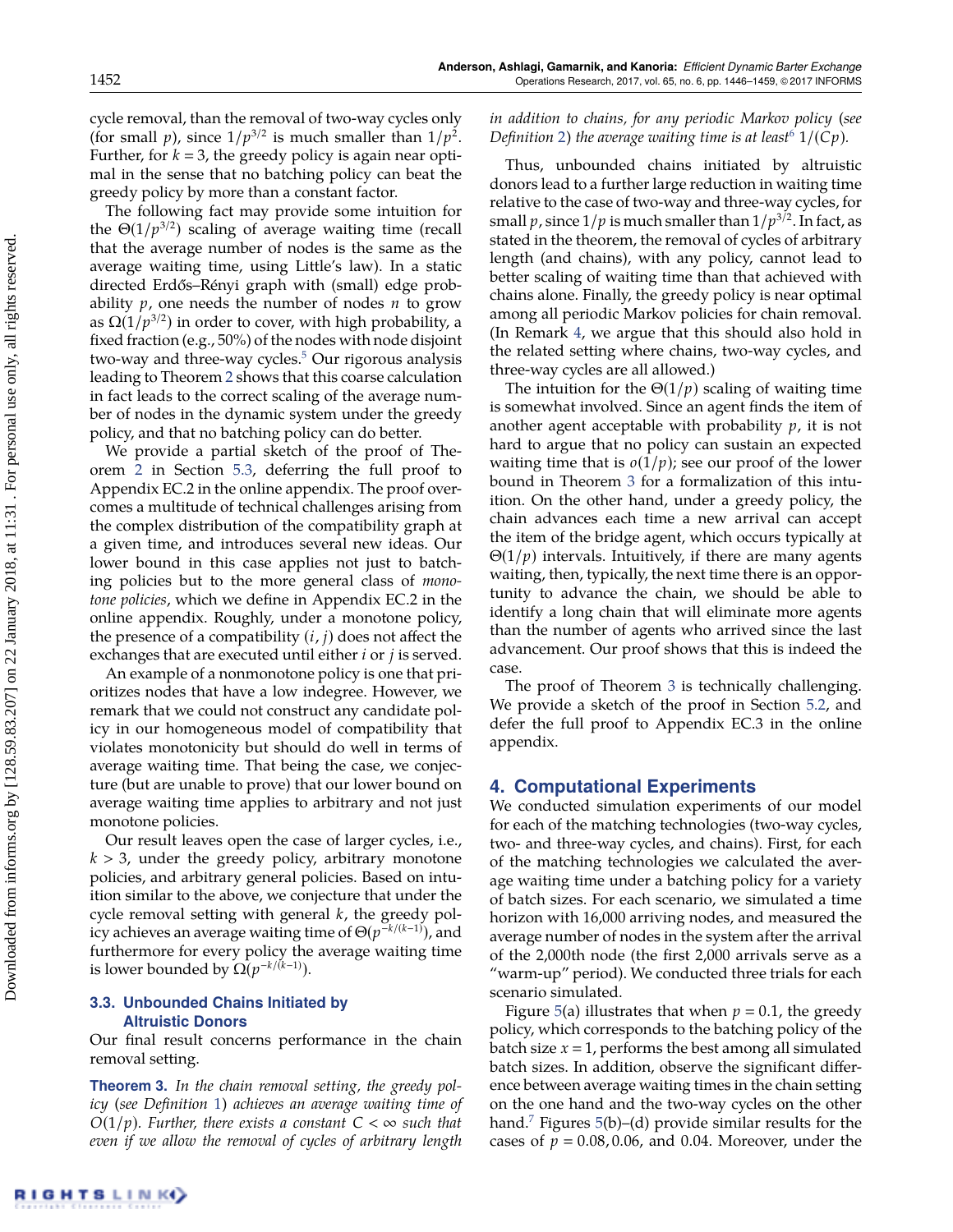

<span id="page-8-0"></span>

*Notes.* Batch sizes considered are 1, 2, 4, 8, 16 and 64. Waiting time is on the vertical axis whereas batch size is on the logarithmically-scaled horizontal axis.

greedy policy, for each *p* we simulated, the difference between the average waiting time and the predicted waiting time  $\ln(2)/p^2$  was at most 1.3.

We conducted simulations of the greedy policy with two-way and three-way cycles for  $p = 0.04$ . We ran the system for 16,000 time steps, and recorded the total number of nodes, the total number of edges, and the number of nodes with each possible indegree and each possible outdegree, after every 100 time steps, skipping the first 2,000 steps (which should have allowed the market to reach steady-state). Though our analysis is not sufficiently fine-grained to capture it, our theoretical intuition suggests that the residual compatibility graph should have the same degree distribution to a leading order as an Erdős–Rényi random graph with the same edge probability. This intuition is confirmed as shown in Figure [6.](#page-9-1) For the purposes of this figure, we consider only those snapshots of the system in which the number of nodes was between 80 and 86, and compare the average indegree distribution and outdegree distribution with those for an Erdős– Rényi graph with 83 nodes and edge probability 0.04. Similar results were obtained for other ranges of the number of nodes. Further, we expect the number of nodes to remain close to  $\sqrt{\ln(3/2)}/p^{3/2} \approx 79.6$ ; see Conjecture [1.](#page-12-1) Consistent with this estimate, our simulations reveal an average number of nodes of 84.7 with a standard deviation of 7.3. An Erdős–Rényi random graph is similarly found to provide a good approximation in the chain setting, as well as the two-way cycle setting, under a greedy policy with  $p = 0.04$ . We omit the degree distribution charts in the interest of brevity. The distribution of nodes in the system in the case of chains is shown in Figure [7;](#page-9-2) the number of nodes varies in a wider range in this case (since the chain advances in bursts), but typically remains within a factor of 3 of the average value. In the case of two-way cycles, we find that the number of nodes remains close to  $\ln(2)/p^2 \approx$ 433.2, as predicted by Theorem [1](#page-6-0) (we find a mean of 434.9 with a standard deviation of 22.9).

Based on the conjecture that the compatibility graph closely resembles an Erdős–Rényi graph under the greedy policy, we further conjecture that the greedy policy is in fact near optimal in the case of twoand three-way cycles (not just up to constant factors). Our intuition mirrors the proof of optimality of the greedy policy in the case of two-way cycles. First, recall that two-way cycles play almost no role when threeway cycles are permitted. In steady state, a three-way cycle must be formed with probability at least 1/3 in each period. The probability of formation of a threeway cycle is uniquely determined by the number of directed edges in the residual graph, and this in turn is uniquely determined by the number of nodes if the residual graph resembles an Erdős–Rényi graph. Now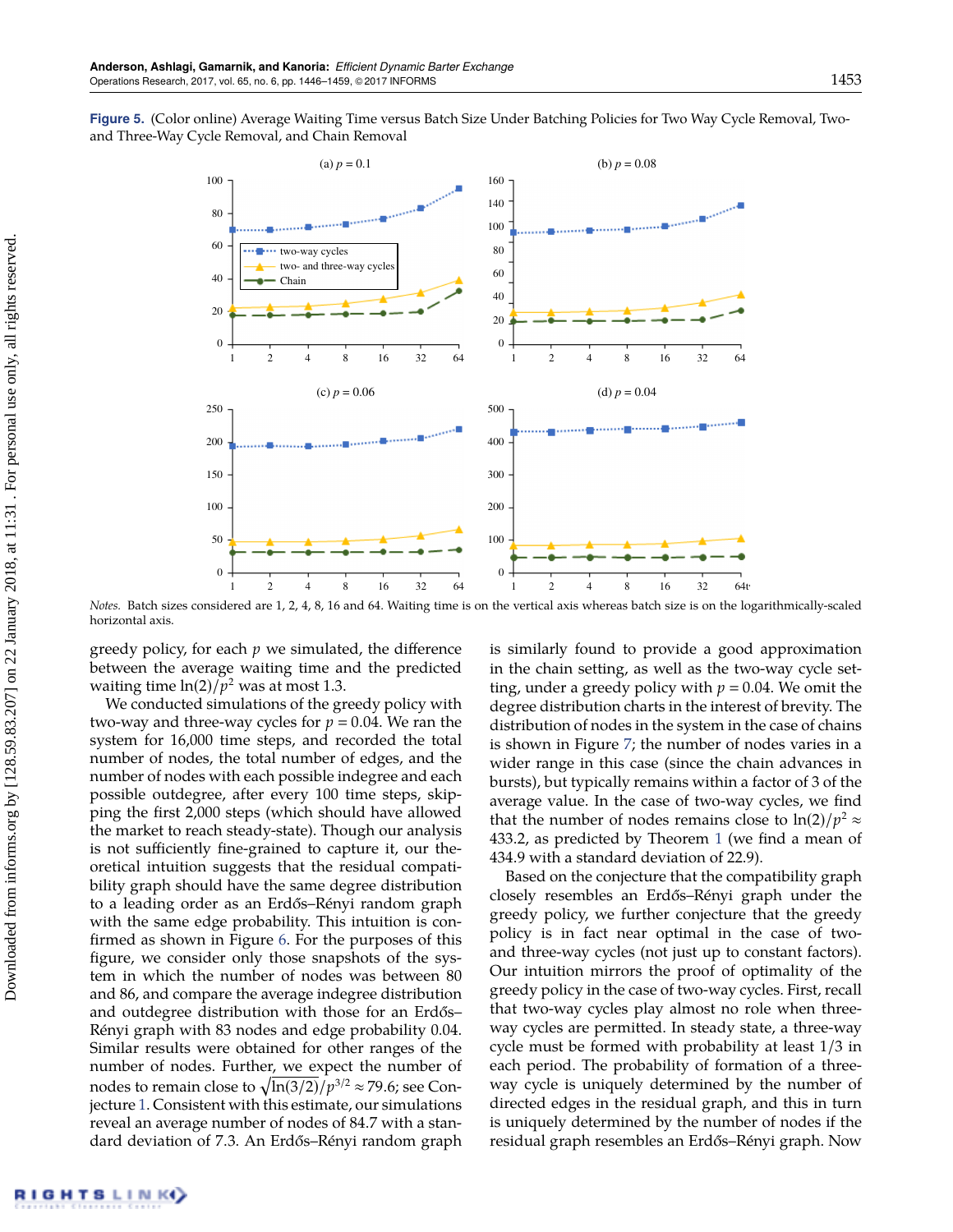<span id="page-9-1"></span>

**Figure 6.** (Color online) Degree Distribution Under the Greedy Policy with Two-Way and Three-Way Cycles and  $p = 0.04$ 

*Notes.* The solid lines show the average number of waiting nodes with given indegrees and outdegrees when the system contains 80–86 nodes. For comparison, the dashed lines show the average number of nodes with different degrees in a directed Erdős–Rényi random graph with 83 nodes and edge probability 0.04.

<span id="page-9-2"></span>**Figure 7.** (Color online) Distribution of the Number of Nodes in the System Under the Greedy Policy with a Chain and  $p = 0.04$ 



the greedy policy requires the probability of three-way cycle formation to be exactly 1/3 in each period and no larger, since it executes the three-way cycle immediately. Hence, the greedy policy should be optimal (at least among policies such that the residual graph resembles an Erdős–Rényi graph in terms of average degree).<sup>[8](#page-13-10)</sup>

<span id="page-9-3"></span>Finally, we briefly remark on the mixing time of the Markov chain under the greedy policy. In a model similar to our two-way cycle setting, Akbarpour et al. [\(2017\)](#page-13-1) show that their Markov chain mixes in a time that is equivalent to  $O((1/p^2) \log(1/p))$  in our parametrization. Though we do not study this formally, we believe that in our two-way cycle setting under a greedy policy, the Markov chain for even time steps (and also the one for odd time steps) mixes in time of the same order, i.e.,  $O((1/p^2) \log(1/p))$ . In particular, this is a small multiple of the average waiting time, which is  $O(1/p^2)$  in that setting. We also believe that the Markov chains under greedy for the two-way and three-way cycles setting, and for the chains setting, each mix in a time that is a small multiple of the average waiting time in each case. Our numerical findings appear to suggest that this holds, in that the degree distribution closely resembles that of an Erdős–Rényi graph (after a short initial period; see Figure [6\)](#page-9-1), and the number of nodes in the system returns often to each typical value. Formally proving such results would be quite involved in these settings, however, since the state of the market is the entire compatibility graph, as compared to just the number of waiting nodes in Akbarpour et al. [\(2017\)](#page-13-1).

# **5. Proof Ideas for the Main Results**

In the following sections we give the main ideas behind the proofs. The proof of Theorem [1](#page-6-0) is relatively simple and provided in its entirety in Section [5.1.](#page-9-0) All other proofs are deferred to the appendices.

### <span id="page-9-0"></span>**5.1. Bilateral Matching**

In this section we consider the case in which exchanges are done through two-way cycles only. We refer the reader to the introduction for rough intuition regarding the optimality of the greedy policy. Our proof follows a different argument based on the likelihood of two-way cycle formation. We first sketch the proof of Theorem [1,](#page-6-0) which provides tight bounds.

The lower bound is straightforward: in steady state, any policy must remove a cycle at least once every two periods on average, and so the rate of departures matches the rate of arrivals. As a result, we must have that an incoming node should form a two-way cycle with *some* existing node with probability at least 1/2 on average. Note that the probability that the incoming node forms a two-way cycle with a particular existing node is  $p^2$ . Therefore the probability of formation of some two-way cycle is exactly  $1 - (1 - p^2)^{|\mathcal{V}(t)|}$ . This immediately leads to a lower bound of  $log(2)$ /  $(-(1-p^2)) = \log(2)(1+o(1))/p^2$  on the expected number of nodes in the system, under any policy in steady state.

Now consider the greedy policy. The number of nodes in the system under the greedy policy behaves as a simple random walk with a downward step occurring exactly when the new node forms a two-way cycle.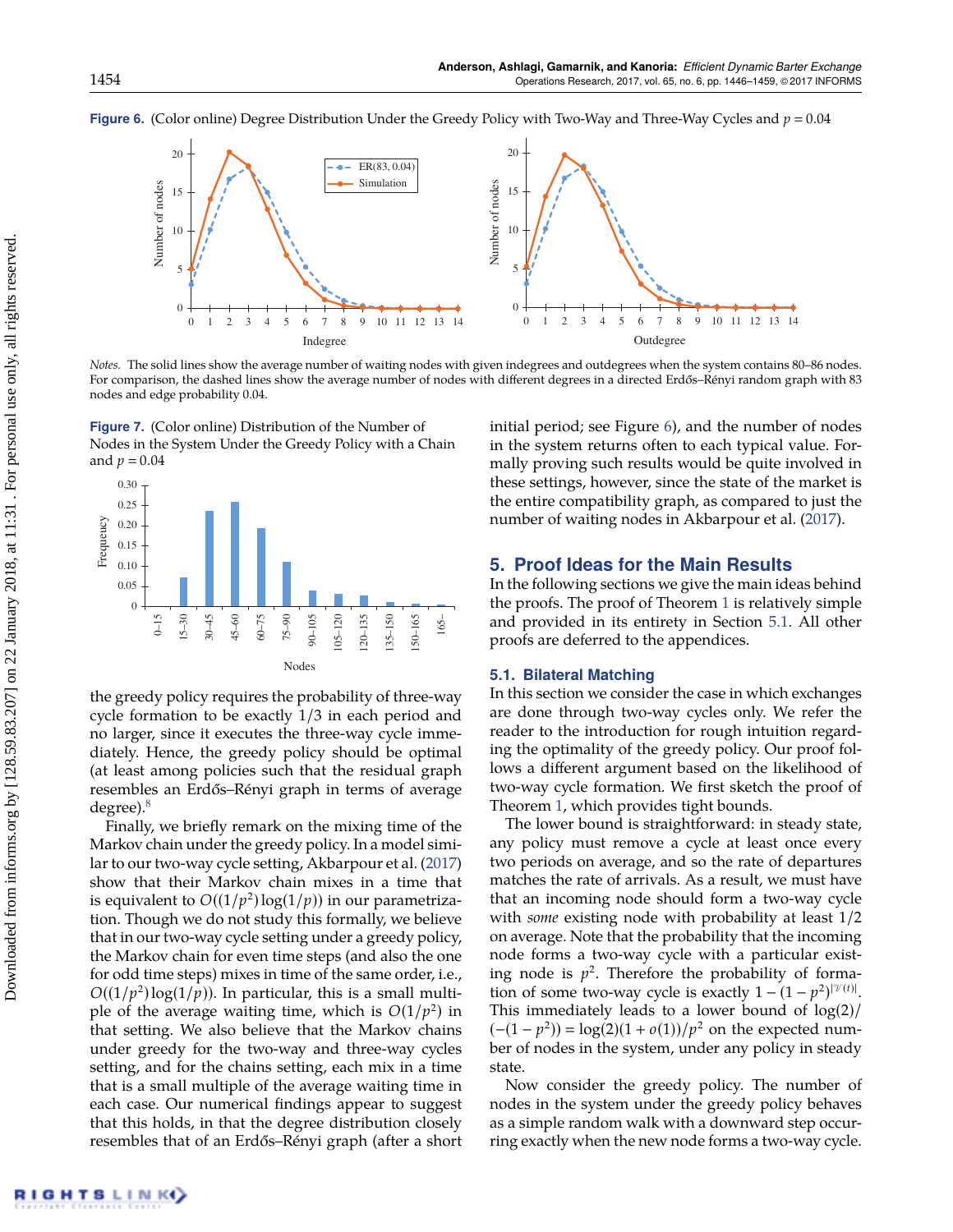Thus, the random walk has a negative drift when the probability of the new node forming a cycle with an existing node exceeds 1/2 by even a little. This ensures that  $\mathcal{V}(t)$  does not grow much beyond the minimum level needed to ensure that new arrivals form two-way cycles with a probability at least half, and so the performance of the greedy policy closely matches the lower bound.

**Proof of Theorem [1.](#page-6-0)** We first compute the expected steady-state waiting time under the greedy policy. Observe that for all  $t \ge 0$ ,

$$
|\mathcal{V}(t+1)| = \begin{cases} |\mathcal{V}(t)| + 1 & \text{with probability } (1 - p^2)^{|\mathcal{V}(t)|}, \\ |\mathcal{V}(t)| - 1 & \text{with probability } 1 - (1 - p^2)^{|\mathcal{V}(t)|}. \end{cases}
$$

Let  $\epsilon > 0$  be arbitrary. If  $|\mathcal{V}(t)| > (1 + \epsilon) \ln(2)/p^2$ , then there exists a sufficiently small  $p = p(\epsilon)$  such that for all  $p > p(\epsilon)$ ,

$$
\mathbb{P}(|\mathcal{V}(t+1)|=|\mathcal{V}(t)|+1)=(1-p^2)^{|\mathcal{V}(t)|}\leq \frac{1}{2^{1+\epsilon}}.
$$

Let  $q = 1/2^{1+\epsilon} < 1/2$ , and let  $X_t$  be a sequence of i.i.d. random variables with distribution

$$
X_t = \begin{cases} 1 & \text{with probability } q, \\ -1 & \text{with probability } 1 - q. \end{cases}
$$

Let  $S_0 = 0$  and for  $t \ge 1$ ,  $S_{t+1} = (S_t + X_t)^+$ , and so  $S_t$  is a birth-death process. Letting  $r = q/(1 - q) < 1$ , in steadystate  $\mathbb{P}(S_{\infty} = i) = r^{i}(1 - r)$  for *i* = 0, 1, . . . , and so

$$
\mathbb{E}[S_{\infty}] = r/(1-r) = q/(1-2q) = \frac{1}{2^{1+\epsilon}-2}.
$$

We can couple the random walk  $|\mathcal{V}(t)|$  with  $S_t$  such that  $|\mathcal{V}(t)| \leq (1+\epsilon)\ln(2)/p^2 + S_t$  for all *t*. (When  $|\mathcal{V}(t)| <$  $(1 + \epsilon) \ln(2)/p^2$ , then we simply use the fact that the number of nodes can increase by at most 1 per time step. On the other hand, if  $|\mathcal{V}(t)| \geqslant (1+\epsilon)\ln(2)/p^2$  then *X*<sup>*t*</sup> stochastically dominates the step size  $|\mathcal{V}(t+1)|$  –  $|\mathcal{V}(t)|$  by construction.) This yields

$$
\mathbb{E}[|\mathcal{V}(\infty)|] \leq (1+\epsilon)\frac{\ln(2)}{p^2} + \mathbb{E}[S_{\infty}] \leq (1+\epsilon)\frac{\ln(2)}{p^2} + \frac{1}{2^{1+\epsilon}-2}.
$$

Thus for every  $\epsilon > 0$ , we have

$$
\lim_{p\to 0}\frac{\mathbb{E}[|\mathcal{V}(\infty)|]-\ln(2)/p^2}{1/p^2}\leq \epsilon\ln(2).
$$

As  $\epsilon$  is arbitrary, the result follows.

Now we establish the lower bound on  $|\mathcal{V}(\infty)|$ . Let *v* be a newly arriving node at time *t*, and *W* be the nodes currently in the system that are waiting to be matched. Let *I* be the indicator that at the arrival time of *v* (just before cycles are potentially deleted), no twoway cycles between *v* and any node in *W* exist. Let *I* be the indicator that at the arrival time of  $v$ , no two-way cycles *that will eventually be removed* that are between *v* and any node in *W* exist (in particular, *I* depends on the future). Thus  $\tilde{I} \geq I$  a.s. Let  $\tilde{V}_t$  be the number of vertices in the system before time *t* such that the cycle that eventually removes them has not yet arrived. We let  $\tilde{V}_\infty$  be the distribution of  $\tilde{V}_t$  when the system begins in steady state. By stationarity,

$$
0 = \mathbb{E}[\tilde{V}_{t+1} - \tilde{V}_t] = \mathbb{E}_{\tilde{V}_{\infty}}[2\tilde{I} - 1],
$$

giving  $E[\tilde{I}] = 1/2$ . Intuitively, in steady state, the expected change in the number of vertices not yet "matched" must be zero. Thus we obtain

$$
\frac{1}{2} = \mathbb{E}[\tilde{I}] \ge \mathbb{E}[I] = \mathbb{E}[\mathbb{E}[I \mid |\mathcal{V}(\infty)]]
$$

$$
= \mathbb{E}[(1 - p^2)^{|\mathcal{V}(\infty)|}] \ge (1 - p^2)^{\mathbb{E}[\mathcal{V}(\infty)]},
$$

by Jensen's inequality. Taking logarithms on both sides and rearranging terms, we get

$$
\mathbb{E}[|\mathcal{V}(\infty)|] \ge \frac{\log(1/2)}{\log(1-p^2)} = \frac{\log(2)}{-\log(1-p^2)}. \quad \Box
$$

#### <span id="page-10-0"></span>**5.2. Chain Removal**

In this section we provide the main ideas in the proof of Theorem [3](#page-7-1) (the formal proof is given in Appendix EC.3 in the online appendix). First we give the high-level intuition. Recall that at any time period there is a single bridge node in the marketplace and under the greedy policy, the chain advances once the arriving agent can accept the item of the bridge agent. The basic idea in establishing that the greedy policy achieves an *O*(1/*p*) average waiting time is to show that when there are more than *C*/*p* nodes in the system, on average, the next chain segment will contain more nodes than were added in the interim. This "negative drift" in the number of nodes is crucial in establishing the bound (we use a Lyapunov argument based on Proposition EC.2 in the online appendix to infer a bound on the expected waiting time). The lower bound, proved by contradiction, is based on the idea that the waiting time for a node must be at least the time for the node to get an indegree of one.

**5.2.1. Sketch of Proof of the Upper Bound.** To provide further intuition we first introduce the following notation. Let the compatibility graph at time *t* be  $\mathcal{G}(t) = (\mathcal{V}(t), \mathcal{E}(t), h(t))$ . Here  $h(t)$  is a special node not included in  $\mathcal{V}(t)$  that is the bridge node, which can form outgoing edges only. We denote by  $\mathcal{G}(\infty)$  =  $(\mathcal{V}(\infty), \mathcal{E}(\infty), h(\infty))$  the steady-state version of this graph (more precisely, it is a random variable drawn from the steady-state distribution of  $\mathcal{G}(t)$ ).

According to the greedy policy, whenever *h*(*t*) forms a directed edge to a newly arriving node, a largest possible chain segment starting from *h*(*t*) is executed. Note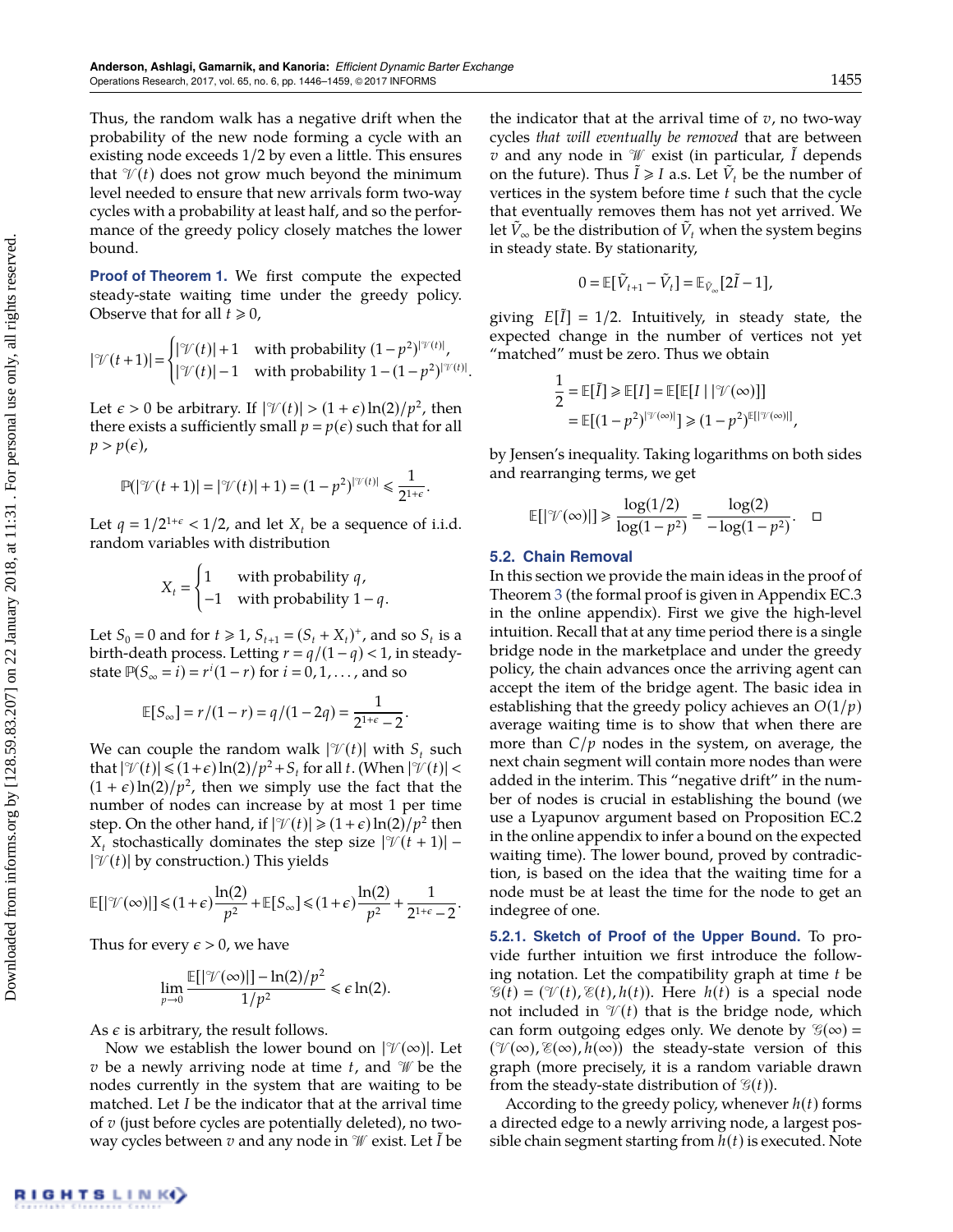that *h*(*t*) has indegree and outdegree of zero from the time it becomes a bridge node until it forms a directed edge to the new arriving node. We refer to this period between chain segments as an *interval*. Let  $\tau_i$  for  $i =$ 1, 2, . . . , denote the length of the *i*th interval, and so  $\tau_i$  ~ Geometric(*p*). Let  $\bar{T}_0 = 0$  and  $T_i = \sum_{j=1}^i \tau_j$  for  $i =$ 1, 2, . . . , be the time at the end of the *i*th interval. Additionally, let  $\mathcal{A}_i$  be the set of nodes that arrived during the *i*th interval  $(T_{i-1}, T_i]$ , in particular  $|\mathcal{A}_i| = \tau_i$ , and let  $\mathcal{W}_i$  be the set of nodes that were "waiting" at the start of the *i*th interval (excluding the bridge node), namely, after time *Ti*−<sup>1</sup> . Thus, right before the chain is advanced, every node in the graph is either in  $\mathcal{W}_i$ ,  $\mathcal{A}_i$  or it is  $h(t)$ itself.

The idea of establishing the upper bound on the average waiting time under the greedy policy is as follows. We use a Lyapunov function argument (using Proposition EC.2 in the online appendix) to argue that for some *C*, if there are at least *C*/*p* nodes in the graph at the start of an interval  $(T_i, T_i + \tau_{i+1}]$ , then the number of nodes deleted in the subsequent chain segment is on average greater than the number of nodes  $\tau_{_{I+1}}$  that arrive in the corresponding interval; i.e., we have a negative drift on the number of nodes. We lower bound the number of nodes removed in the *i*th interval by the length of a longest path starting from the bridge node in the bipartite graph formed by one vertex set being  $\mathcal{A}_i$  (the newly arrived nodes) and the other vertex set being  $\mathcal{W}_i$  along with the bridge node (the nodes waiting after the previous chain segment), while retaining only edges between the two vertex sets (in particular those leading to a bipartite structure). We lower bound the expected size of a longest path on this subgraph (Corollary EC.3 in the online appendix).

<span id="page-11-1"></span>**Remark 4.** We conjecture that the performance of a greedy policy that executes two- and three-way cycles in addition to chains will be almost identical to that of a greedy policy with chains only, and, in particular, the expected waiting time will still be *O*(1/*p*).

The reasoning is as follows. It is not hard to see that the greedy policy that executes only chains misses twoand three-way cycle opportunities for only an *O*(*p*) fraction of nodes. Also, the lower bound in Theorem [3](#page-7-1) means that the waiting time must be  $\Omega(1/p)$ , even if some cycles are removed.

**5.2.2. Sketch of Proof of the Lower Bound.** The lower bound in Theorem [3](#page-7-1) is proved by contradiction, which appears to be a novel approach. The waiting time for a node must be at least the time for the node to get an indegree of one. Using this, if the steady-state average waiting time is  $W = o(1/p)$ , then by Little's law when a typical node *v* arrives there are only  $o(1/p)$  nodes in the system, and so *v* is likely not to have any incoming edges connecting with any of these existing nodes. After κ*W* steps, the number of newly arrived nodes is  $W = o(1/p)$ , and so *v* is likely not to connect with any of these nodes either. If we can show that *v* will be in the system for more than κ*W* steps with high enough probability (i.e., with probability exceeding  $1/\kappa$ ), this will contradict that the expected waiting time in steady state is *W*. Our proof accomplishes this for  $\kappa = 3$ .

### <span id="page-11-0"></span>**5.3. Two- and Three-Way Cycles**

In this section we sketch the proof of Theorem [2.](#page-6-4) The proof is far more involved than in the case of only twoway cycles, especially the upper bound. The rigorous proof is in Appendix EC.2 in the online appendix. We also state a conjecture that would refine the result in Theorem [2](#page-6-4) in Section [5.3.3.](#page-12-2)

**5.3.1. Sketch of the Proof of the Upper Bound.** The proof of the upper bound of  $O(1/p^{3/2})$  on waiting time under the greedy policy relies on a delicate combinatorial analysis of three-way cycles in the random graph formed by nodes present in the system in steady state and those arriving over a certain time interval. We consider a time interval  $T = \Theta(1/p^{3/2})$  and assume that the system starts with at least order  $\Theta(1/p^{3/2})$  nodes in the underlying graph. We establish a negative drift in the system and then, as in the case of chain removal, rely on the Lyapunov function technique in order to establish the required upper bound.

It is very difficult to control the distribution of the residual compatibility graph under a greedy policy. In particular, it is not an Erdős–Rényi random graph. For instance, by definition of the greedy policy it does not contain any two-way or three-way cycles. We do not obtain any control on the edge distribution. Instead we show a negative drift in the number of nodes in the market, regardless of the existing set of edges between the previously waiting nodes. In particular, the negative drift holds even in the intuitively "hard" case where the starting graph contains no edges at all, which is the case we focus on in this proof sketch. Notice that there is no possibility of obtaining a negative drift with a single arrival, even if the number of previously waiting nodes is a large constant multiple of  $1/p^{3/2}$ . A three-way cycle cannot possibly be formed (since there are no edges between existing nodes), and the probability of forming a two-way cycle is  $O(p^2 + p^2)$  $1/p^{3/2}$ ) =  $O(p^{1/2}) = o(1)$ . In fact, it turns out that  $T =$  $\Omega(1/p^{3/2})$  arrivals are needed to ensure a negative drift when the starting graph contains no edges. Let  $W$  be the set of previously waiting nodes and let  $\mathcal A$  be the set of new arrivals.

Consider a new arrival  $v \in \mathcal{A}$ . Let us estimate the probabilities of *v* forming a two-way or three-way cycle with other nodes from among the previously waiting nodes and new arrivals. First, note that the probability of two-way cycle formation is  $O((T + 1/p^{3/2})p^2) =$  $O(p^{1/2}) = o(1)$  assuming *T* =  $O(1/p^{3/2})$ . The probability of three-way cycle formation involving only new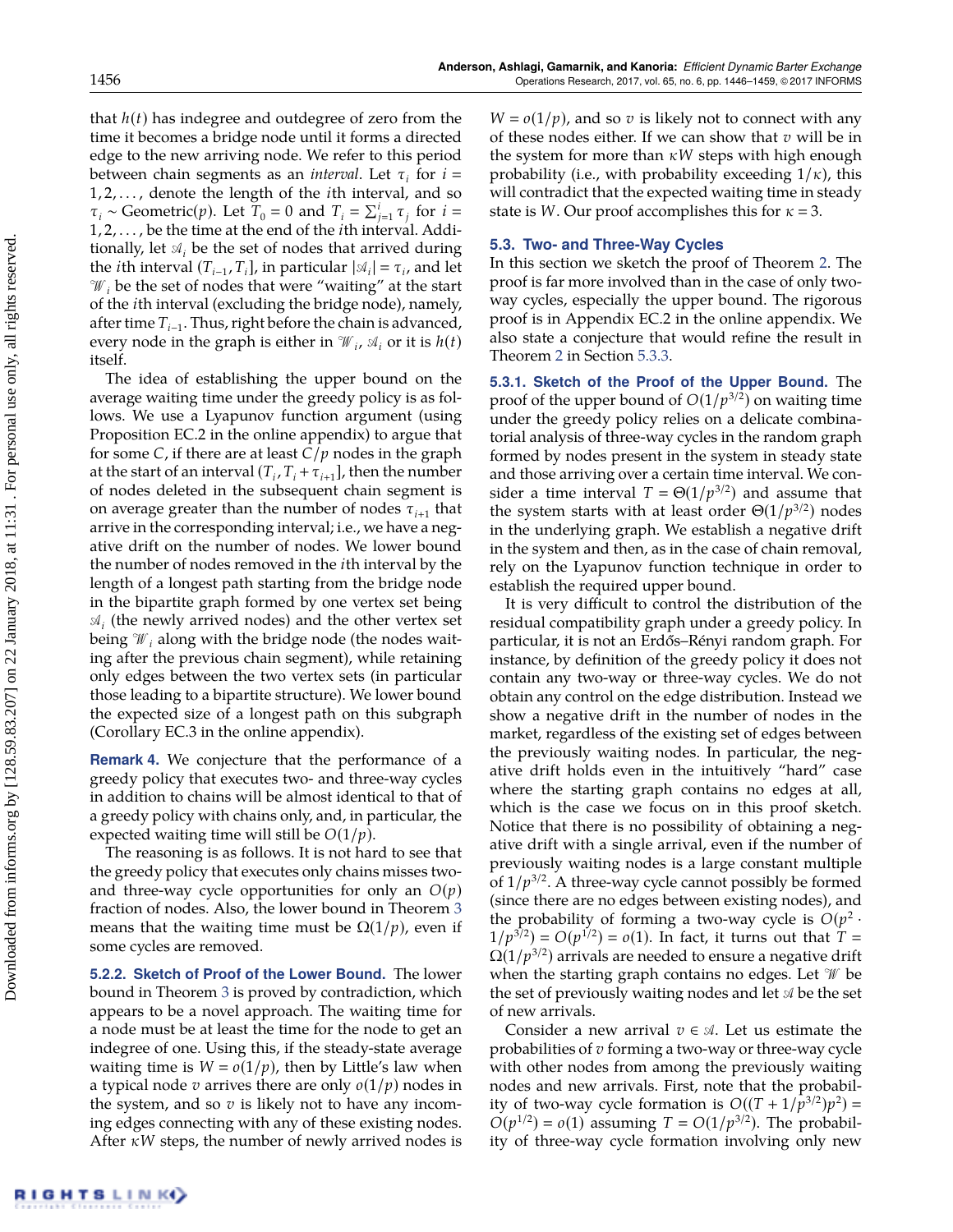arrivals is  $O(T^2p^3)$  (to form a three-way cycle with the arriving node, two of the *O*(*T*) nodes are needed, as well as three directed edges between these three nodes to create a cycle). Moreover, the probability of threeway cycle formation involving one other new arrival and one previously waiting node is  $O(p^3 \cdot T \cdot 1/p^{3/2})$  =  $O(Tp^{3/2}) = O(T^2p^3)$  for  $T = O(1/p^{3/2})$ . Thus, the overall probability of *v* being part of some two-way or threeway cycle is  $O(T^2p^3) + o(1)$ . Any cycle that is removed must involve at least two new arrivals, and removes at most one previously waiting node. To obtain a negative drift, one must have that the expected number of new arrivals that remain after *T* steps is less than the expected number of previously waiting nodes that are removed. In particular, each new arrival must be removed with probability at least 2/3, implying that  $T^2p^3 = \Omega(1)$ . Thus, we need  $T = \Omega(1/p^{3/2})$  to have any hope of obtaining a negative drift.

To make our proof work, we establish a negative drift when  $|\mathcal{W}| \geq C^3 p^{3/2}$  (there are many previously waiting nodes in the market) by considering  $T = 1/(\tilde{C}p^{3/2})$ . By choosing *C* large enough, we ensure that most of the new arrivals are removed via a three-way cycle containing one previously waiting node and one new arrival, under a greedy policy (call the number of such threeway cycles *N*). As per our calculations above, two-way cycles play a very small role. The probability that a node in  $A$  is part of some three-way cycle involving only new arrivals is only about 1/*C* 2 , which is small for large *C*. Thus, only a few nodes in  $\mathcal A$  leave via cycles containing only other nodes in  $\mathcal{A}$ ; see event  $\mathcal{E}_2$  in the proof. On the other hand, each node is in expectation part of at least  $C^3/C = C^2$  cycles consisting of one node in  $W$  and one other node in  $A$ . Performing a more careful analysis, one can check that each new arrival should be removed within a time of about  $1/(C^2p^{3/2})$  after arrival. Thus, we expect about  $1/(C^3p^{3/2})$  new arrivals to remain after *T* periods. In our proof we show that this number is very unlikely to exceed  $2/(C^2p^{3/2})$ , i.e., a fraction 2/*C* of the arrivals  $\mathcal{A}$ ; see event  $\mathcal{E}_1$  in the proof. Most of the arrivals that *were* served by time *T* were served as part of three-way cycles that involved a node in  $\mathcal W$ , with every two such nodes leading to a decrease by at least one of the overall number of nodes in the system between time 0 and time *T*. Thus, the overall number of nodes in the market is typically smaller after *T* periods than it was at the beginning, for large enough *C*.

**5.3.2. Sketch of the Proof of the Lower Bound.** For the lower bound, we adopt a similar approach to the one for chain removal. We prove by contradiction a matching lower bound (up to constants) for batching policies. The rough idea is as follows: if the steady-state expected waiting time is small (in this case smaller than  $1/(\mathbb{C} p^{3/2})$  for appropriate *C*), then a typical new arrival sees a small number of nodes currently in the system,

and so typically does not form a two- or three-way cycle with previously waiting nodes or even the next few arrivals. Thus, the typical arrival node has a long waiting time, which contradicts our initial assumption of a small expected waiting time.

<span id="page-12-2"></span>**5.3.3. A Conjecture That Would Refine Theorem [2.](#page-6-4)** The following characterization of the performance of the greedy policy is obtained if we assume that  $n_t$  concentrates, and that the typical number of edges in a compatibility graph at time  $t$  with  $n_t$  nodes is close to what it would have been under an ER(*n<sup>t</sup>* , *p*) graph. (We believe these assumptions are valid. We also believe that the greedy policy is very close to optimal, this being the second part of the statement below.)

<span id="page-12-1"></span>**Conjecture 1.** For cycle removal with  $k = 3$ , the expected *waiting time in steady state under a greedy policy scales as*  $\sqrt{\ln(3/2)}/p^{3/2} + o(1/p^{3/2})$ , and no periodic Markov policy *(including nonbatching policies) can achieve an expected waiting time that scales better than this.*

Here the constant  $\sqrt{\ln(3/2)}$  results from requiring (under our assumptions) that a newly arrived node forms a triangle with probability 1/3.

Our simulation results (see Figure [5](#page-8-0) in Section [4\)](#page-7-0) are consistent with this conjecture: the predicted expected waiting time for a greedy policy from the leading term  $\sqrt{\ln(3/2)}/p^{3/2}$  is  $W = 84.7$  for  $p = 0.04$ ,  $W = 47.1$  for  $p =$ 0.06,  $W = 30.7$  for  $p = 0.08$ , and  $W = 22.4$  for  $p = 0.1$ . The degree distribution observed in the residual compatibility is also very close to that of a directed Erdős–Rényi graph; see Figure [6.](#page-9-1) If proved, this conjecture would be a refinement of Theorem [2.](#page-6-4) A proof would require a significantly more sophisticated analysis for both the upper bound and the lower bound.

### <span id="page-12-0"></span>**6. Conclusion**

This paper was concerned with *when* a centralized planner should match agents in a marketplace for barter. In particular, we studied how centralized matching policies, as well as matching technologies, affect agents' waiting times in a dynamic market with a homogeneous stochastic demand structure. We found the greedy policy to be approximately optimal when either of two-way cycles, two- and three-way cycles, or chains are feasible. Moreover, three-way cycles and chains lead to a large improvement in waiting times relative to two-way cycles only.

An important marketplace for barter is kidney exchange, which allows incompatible patient-donor pairs to exchange donors. Exchanges in this market take place over time and occur through two-way cycles, three-way cycles, and chains. While our model is stylized and abstracts away from many important details in kidney exchange, our findings are consistent with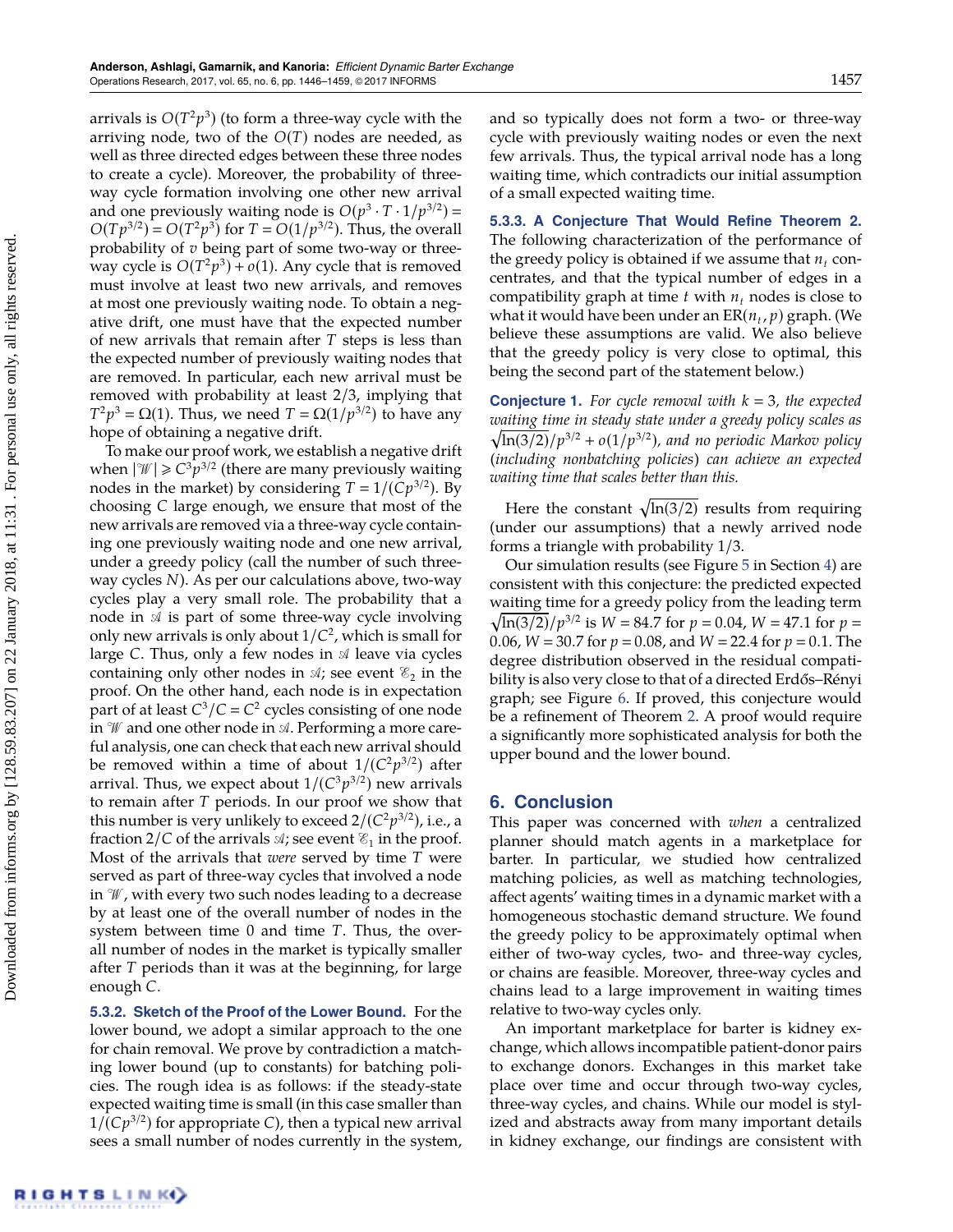computational experiments and practice (see Endnote [1](#page-13-0) and Anderson et al. [2015\)](#page-14-2).

While our approach is potentially applicable to exchanges involving cycles longer than three, the technical details appear extremely challenging and we leave the question of sharp characterization of performance under four-way and longer exchanges for future research.

We next discuss several implications of our work. Consider first a setting in which multiple clearinghouses compete with each other. When agents can enroll in more than one clearinghouse, there is an incentive for clearinghouses to complete exchanges quickly to avoid agents completing an exchange in a different clearinghouse. A priori one may worry that this greedy-like behavior will harm social welfare, yet, our findings suggests that this is not the case, as greedy nearly optimizes agents' average waiting time.

Our work has implications also for decentralized marketplaces, where agents find their own exchanges. Such marketplaces typically involve only bilateral exchanges. (There are exceptions, such as multiway swaps of players between teams in the National Basketball Association in the United States.) Our finding that three-way cycles and chains can substantially reduce waiting times suggests that in some contexts, switching to a central matching authority may lead to substantial gains in efficiency.

Our work is only a first step in analyzing dynamic matching policies and leaves many questions open. One natural question is whether the greedy policy remains optimal under other natural settings. Akbarpour et al. [\(2017\)](#page-13-1) allow agents to perish before being matched and seek to minimize the loss rate. A greedy policy is not optimal if the clearinghouse knows the perishing times, but otherwise it is optimal (see Appendix EC.4 in the online appendix where we establish a close connection between minimizing the loss rate and minimizing the average waiting time). Allowing for heterogeneous agents or goods can potentially lead to different results. For example, if Bob is interested only in Alice's item but there is no exchange in which they both participate, it may be beneficial to make Alice wait in hopes of finding an exchange that can allow Bob to get Alice's item. Thus, when chains or cycles with at least three agents are permitted, some waiting may improve efficiency in the presence of heterogeneity (some evidence for this is given by Ashlagi et al. [2013\)](#page-14-6). Allowing for *preferences* over compatible matches, Baccara et al. [\(2015\)](#page-14-28) have shown that a nongreedy policy is optimal in a bipartite marketplace.

In kidney exchange, patient-donor pairs can roughly be classified as easy to match and hard to match. (Whether a pair is easy to match or not depends on the blood types, the donor's antigens, and the patient's antibodies.) Many hospitals internally match their easy-to-match pairs, and enroll their harderto-match pairs in centralized multihospital clearinghouses (Ashlagi and Roth [2014\)](#page-14-29). An important question is how much the waiting times of hard-to-match pairs will improve as the percentage of easy-to-match pairs grows.

#### **Acknowledgments**

The authors thank Ramesh Johari, Assaf Zeevi, participants at the Stanford Market Design workshop, participants at the BIRS Asymptotics of Large-Scale Interacting Networks workshop, the editors, and anonymous referees for their valuable comments to improve the paper.

#### **Endnotes**

<span id="page-13-0"></span>**[1](#page-1-0)**The Alliance for Paired Donation moved from monthly to daily matching, the National Kidney Registry now conducts daily matches after experimenting with longer batches, and the United Network for Organ Sharing have moved from monthly matching to weekly matching.

<span id="page-13-4"></span>**[2](#page-4-1)**One can instead consider a stochastic model of arrivals, e.g., Poisson arrivals in continuous time. In our setting, such stochasticity would leave the behavior of the model essentially unchanged, and indeed, each of our main results extend easily to the case of Poisson arrivals at rate 1.

<span id="page-13-5"></span>**[3](#page-5-2)**Previous models involving stochastic compatibilities (Ashlagi et al. [2012,](#page-14-5) [2013\)](#page-14-6) require *p* to scale in a particular way with "market size."

<span id="page-13-6"></span>**[4](#page-5-3)** Formally, the sequence of states every τ periods (starting from period *l*) forms a Markov chain, and we require that this Markov chain is irreducible and positive recurrent. (This turns out not to depend on *l*.)

<span id="page-13-7"></span><sup>[5](#page-7-2)</sup>The expected total number of three-way cycles is nearly  $n^3p^3$ , and the expected number of node disjoint three-way cycles is of the same order for  $n^3p^3$  ≲ *n*. We need  $n^3p^3$  ∼ *n* in order to cover a given fraction of nodes with node disjoint three-way cycles, leading to  $n \geq 1/p^{3/2}$ . For *n* ~  $1/p^{3/2}$ , the number of two-way cycles is  $n^2p^2 \sim 1/p = o(n)$ ; i.e., very few nodes are part of two-way cycles.

<span id="page-13-8"></span>**[6](#page-7-3)**The lower bound holds even for policies that allow a chain to be implemented in a different fashion where agents first give an item before they receive an item. Moreover, the lower bound holds even if there is a constant number of coexisting chains. It is possible, however, to reduce agents' average waiting time by having, for example, a large number of chains in the system.

<span id="page-13-9"></span><sup>[7](#page-7-4)</sup>We see that the difference between waiting times under chain removal and cycle removal with  $k = 3$  is less pronounced. One reason for this could be that there are long intervals between consecutive times when a chain can be advanced, leading to a poor constant factor for chain removal. Using nonmaximal chains may shorten these intervals by retaining multiple possible ways that the chain can grow at any time, and this may improve the constant factor.

<span id="page-13-10"></span>**[8](#page-9-3)**This line of argument does not work in the case of chains. We are unsure whether the greedy policy is truly optimal with chains, or just optimal up to some constant factor.

#### **References**

- <span id="page-13-3"></span>Abdulkadiroğlu A, Sönmez T (1998) Random serial dictatorship and the core from random endowments in house allocation problems. *Econometrica* 66(3):689–701.
- <span id="page-13-2"></span>Adan I, Weiss G (2012) Exact FCFS matching rates for two infinite multitype sequences. *Oper. Res.* 60(2):475–489.
- <span id="page-13-1"></span>Akbarpour M, Li S, Oveis Gharan S (2017) Thickness and information in dynamic matching markets. Available at SSRN: [http://](http://doi.org/10.2139/ssrn.2394319) [doi.org/10.2139/ssrn.2394319.](http://doi.org/10.2139/ssrn.2394319)